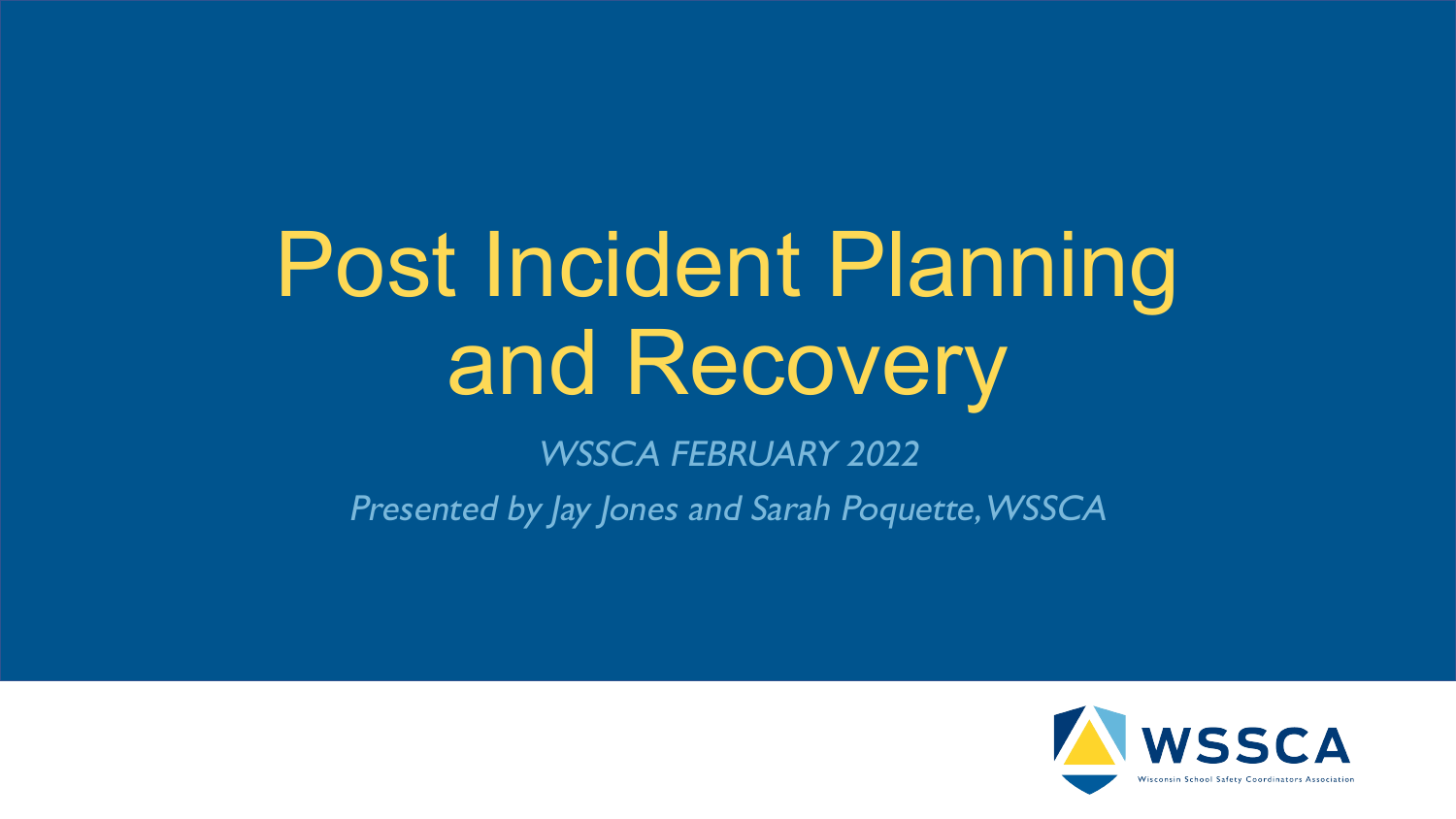### WHO WE ARE + WHAT WE DO

Jay Jones

- Superintendent for School District of Omro
- WSSCA Incoming President

Sarah Poquette

- Middle School Principal in Oshkosh
- WSSCA Incoming Board Member

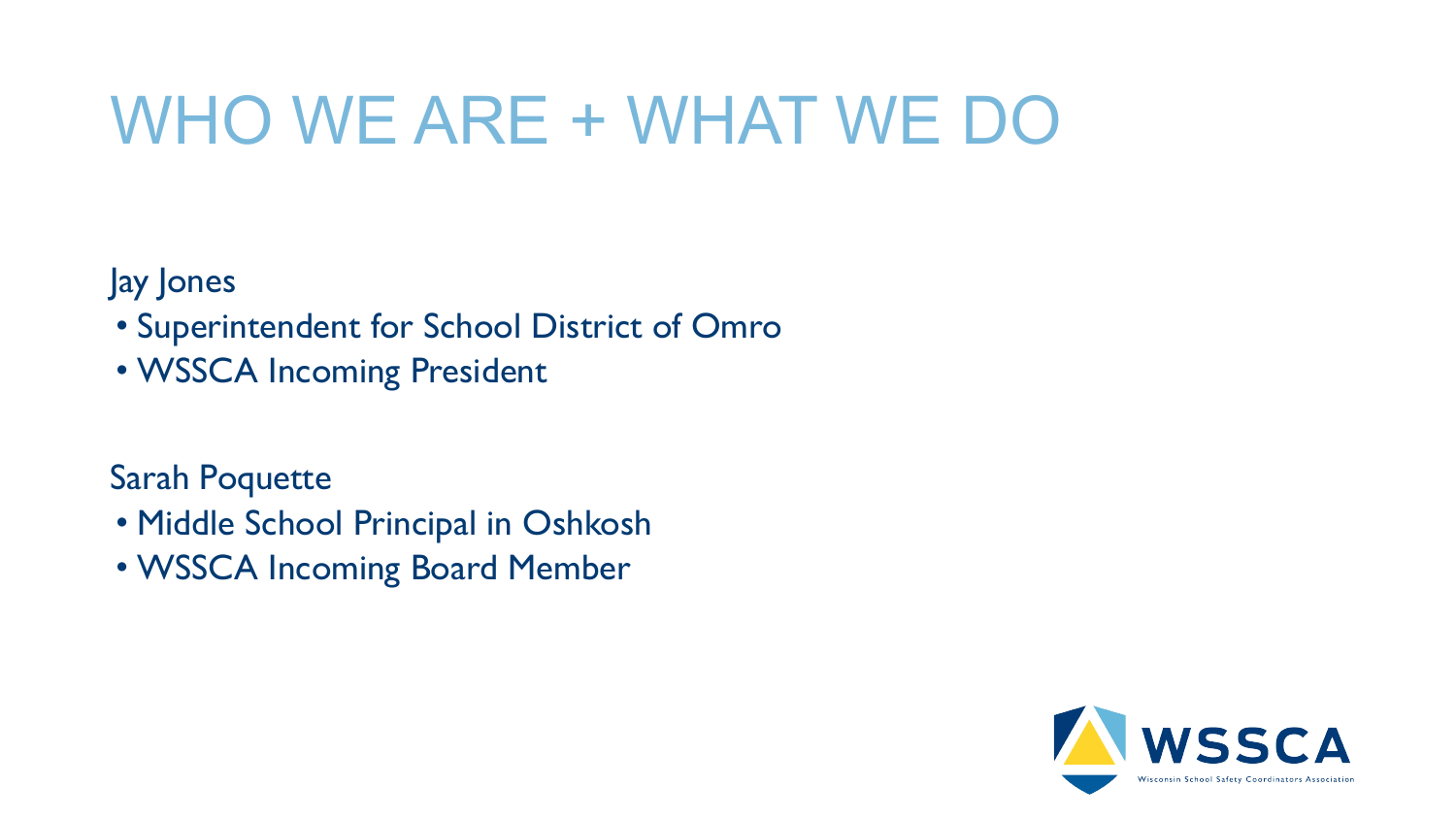### GOALS RELATED TO POST INCIDENT PLANNING AND RECOVERY

• Understand trauma and how it impacts schools

• Post incident response to a traumatic event

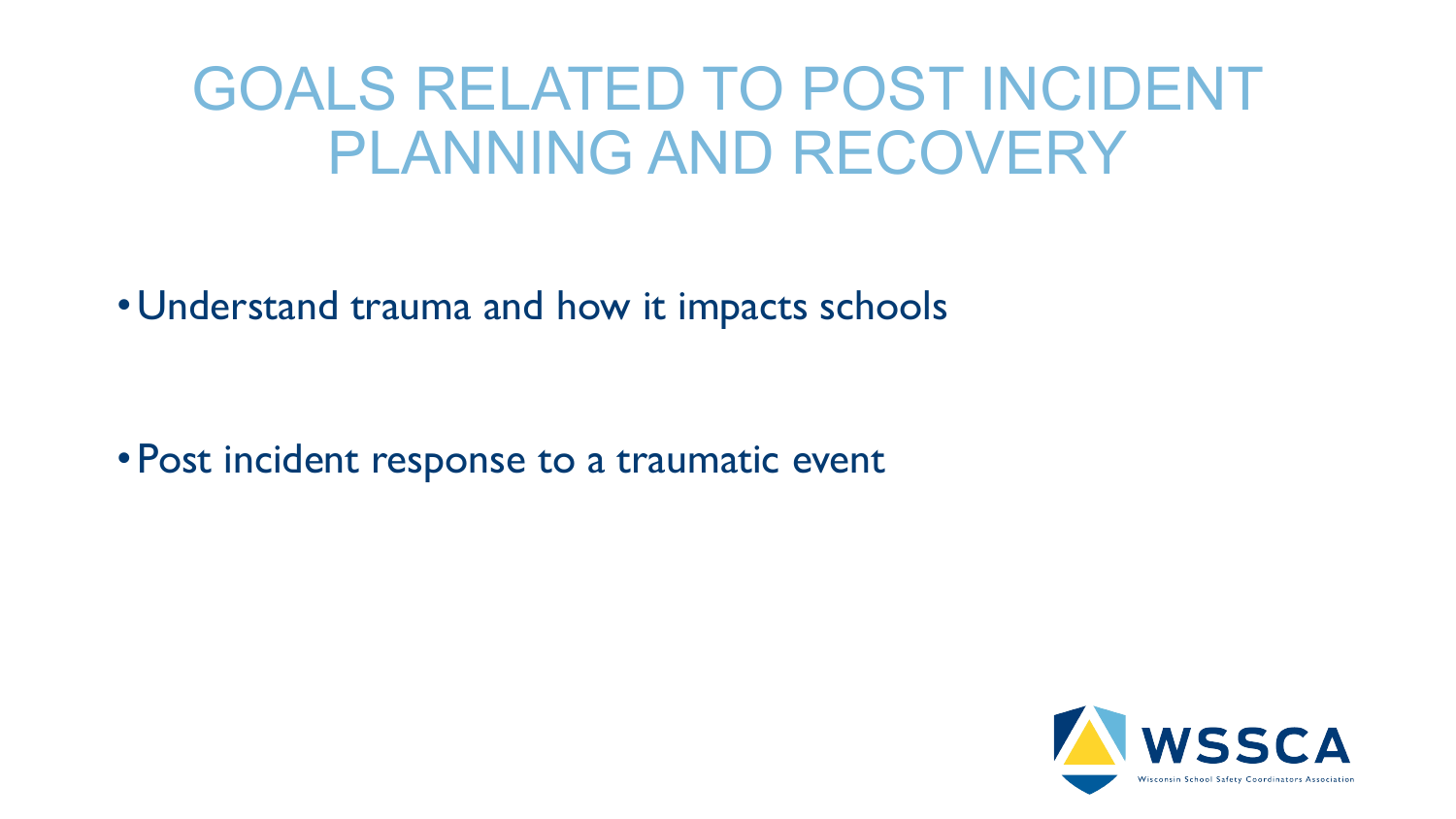### KEY COMPONENTS OF THE RECOVERY PHASE

- 1. Physical/Structural Recovery
- 2. Business Recovery
- 3. Restoration of Academic Learning
- **4. Psychological/Emotional Recovery**

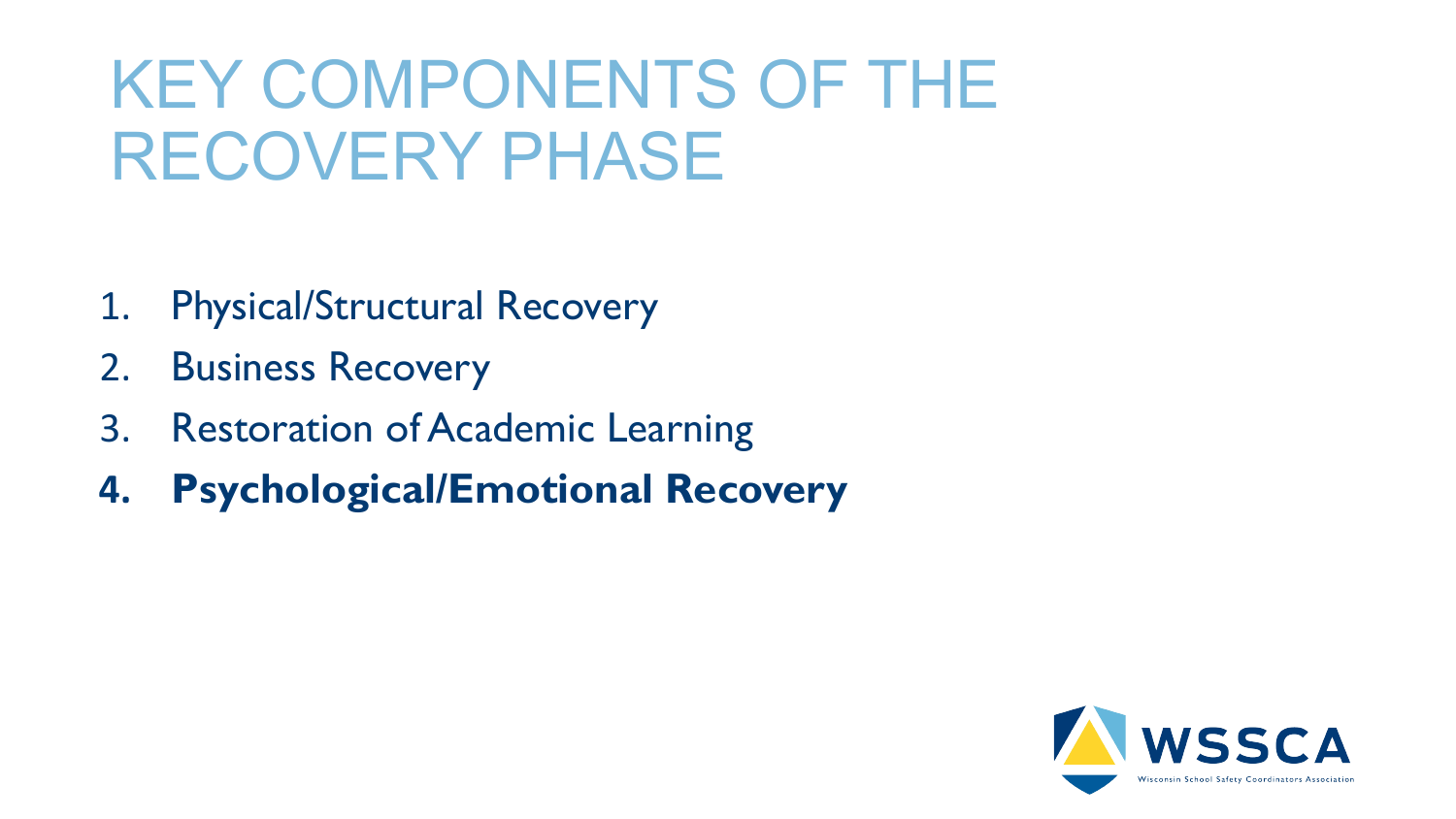### "All disasters, both natural and manmade, carry with them destruction, devastation, stress and trauma"

West, 2006

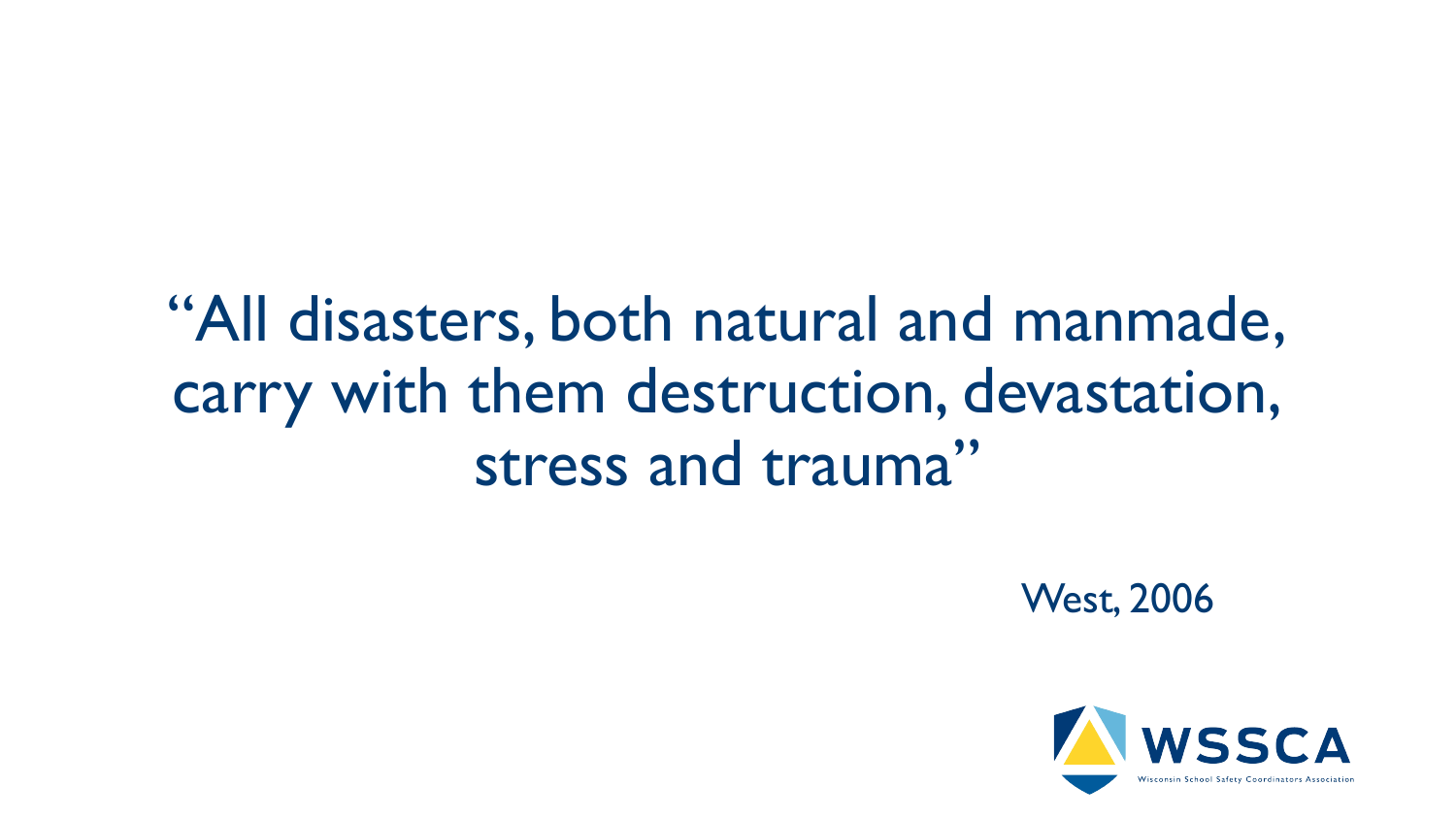### WHAT IS TRAUMATIC STRESS?

- Traumatic stress is an acute distress response that is experienced after exposure to a catastrophic event
- Traumatic stress occurs because the event poses a serious, or perceived threat to:
	- The individual's life or physical integrity
	- The life or a family member or close friend
	- One's surrounding environment

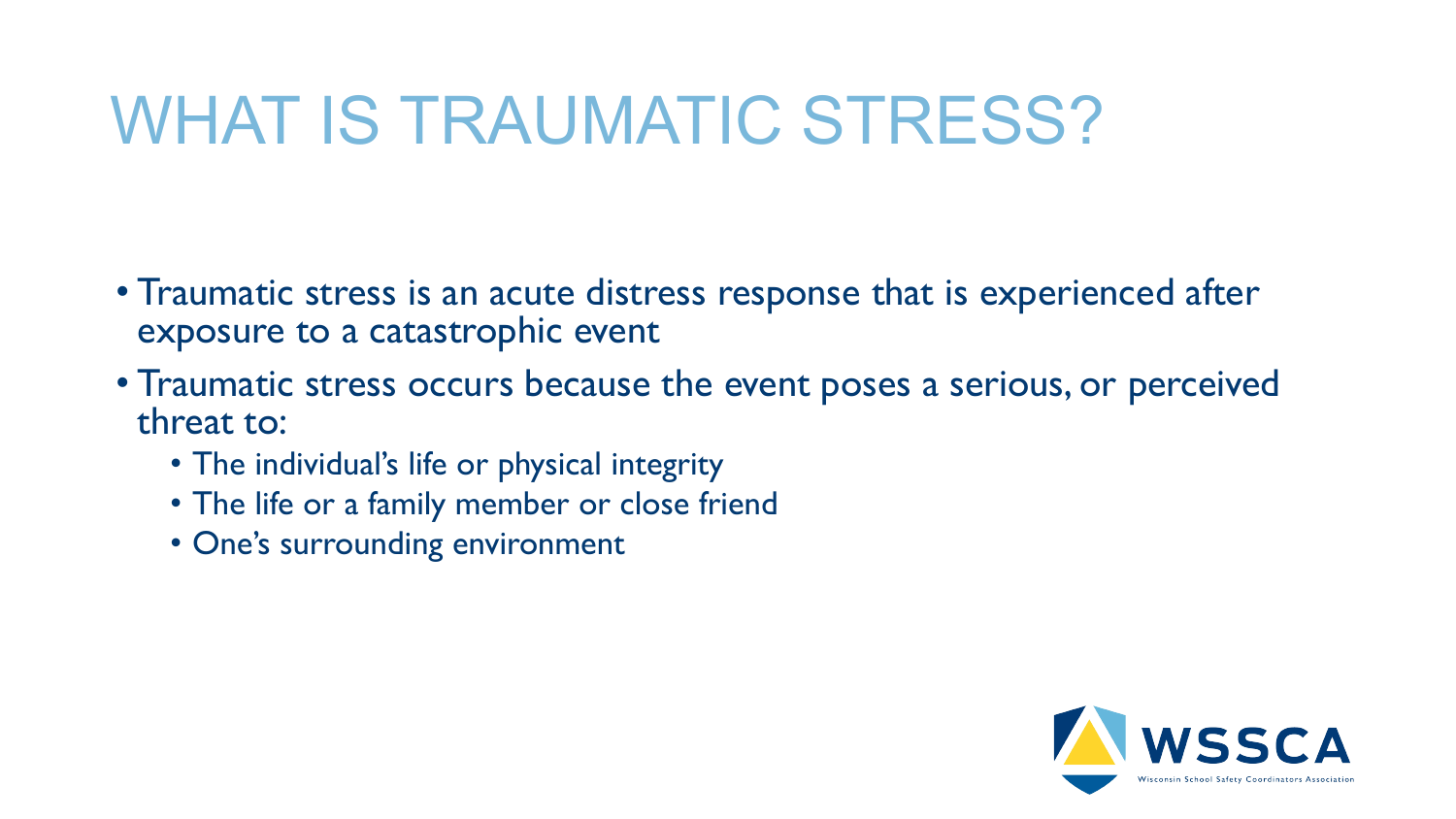### FOUR ELEMENTS RELATED TO TRAUMATIC STRESS

- 1. The event was unexpected
- 2. Person was unprepared for the event
- 3. Nothing could be done to prevent the incident
- 4. The event happened repeatedly

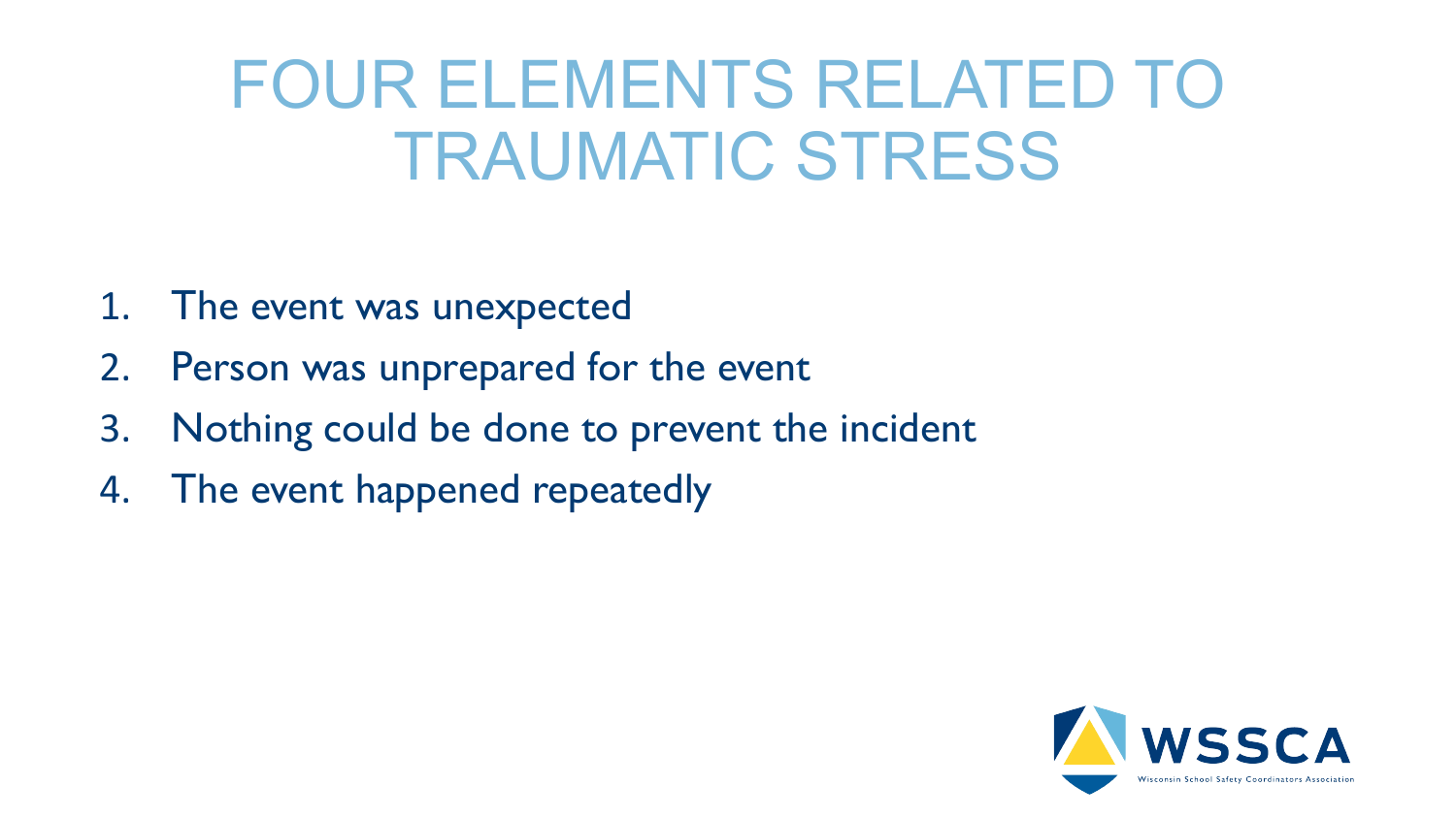### THE IMPACT OF TRAUMA

Traumatic experiences change the makeup of the brain and create different behavior patterns

- ACES (Adverse Childhood Experiences)
- Vicarious Trauma
- Acute Stress Disorder (ASD)
- Post-Traumatic Stress Disorder (PTSD)

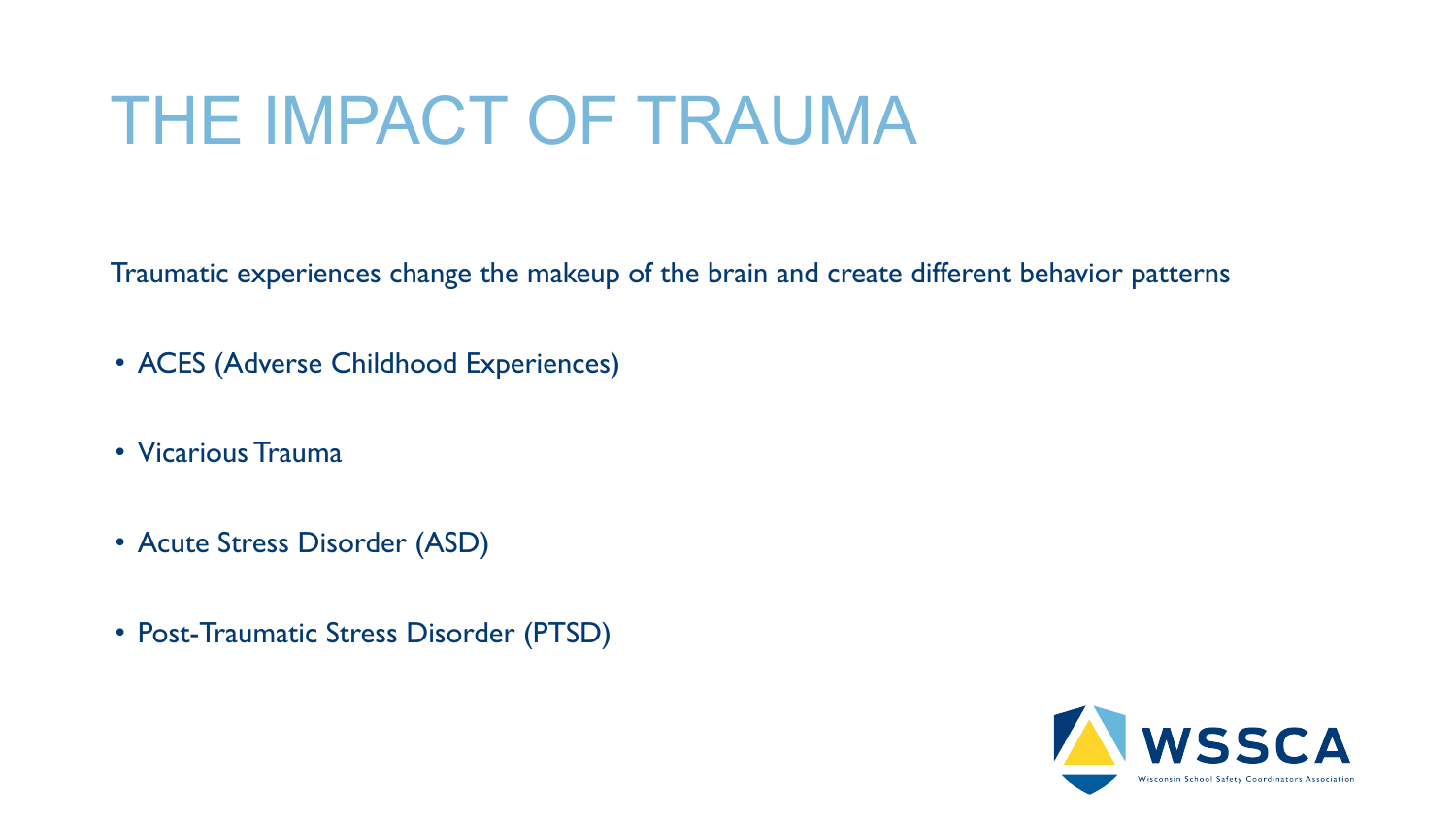### HOW DO TRAUMATIC EVENTS IMPACT TEACHING AND LEARNING?

#### • Example from a school shooting...

- Increase in student **violent behavior** and disciplinary problems:
	- "After the incident, firearms incidents increased 58%, mainly due to fear and students feeling a need to protect themselves."
	- "The principal reported that in previous years there were about 10 discipline referrals per month. Since the incident, the average has increased to about 15 discipline referrals per month."
- "The middle school enrollment was only 66% of last year's. The primary reason given by parents for transferring their students to other districts was **fear for their safety** and **frustration at what was seen as a slow response to problems resulting from the incident**." (High School Shooting)

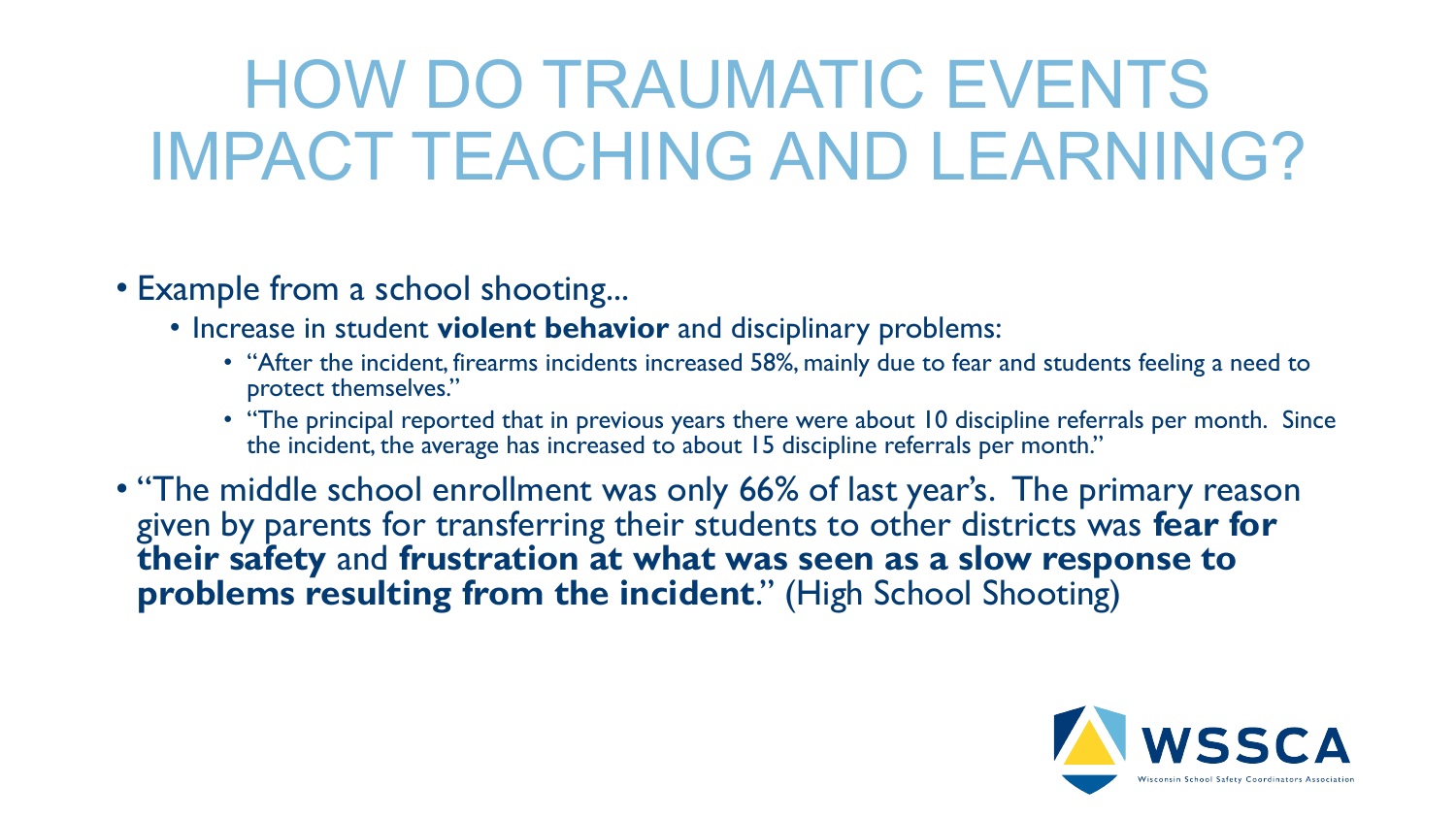

#### Describe a traumatic event that impacted your school or district

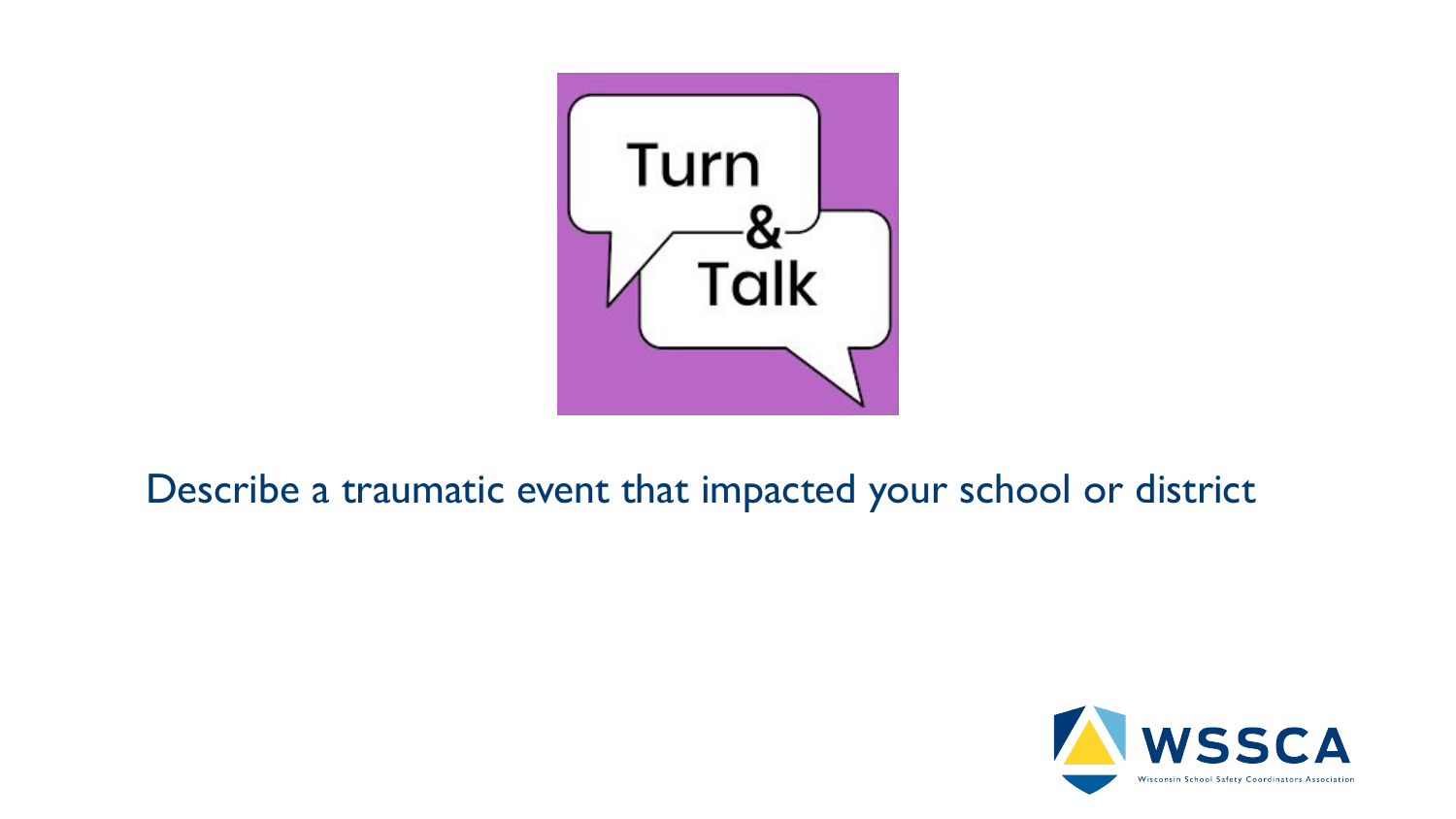### RESPONDING TO A TRAUMATIC EVENT

- Have a plan made ahead of time
- Determine the Crisis Coordinator



- Create the perception of safety and security
- Basic Needs should be addressed before mental health needs

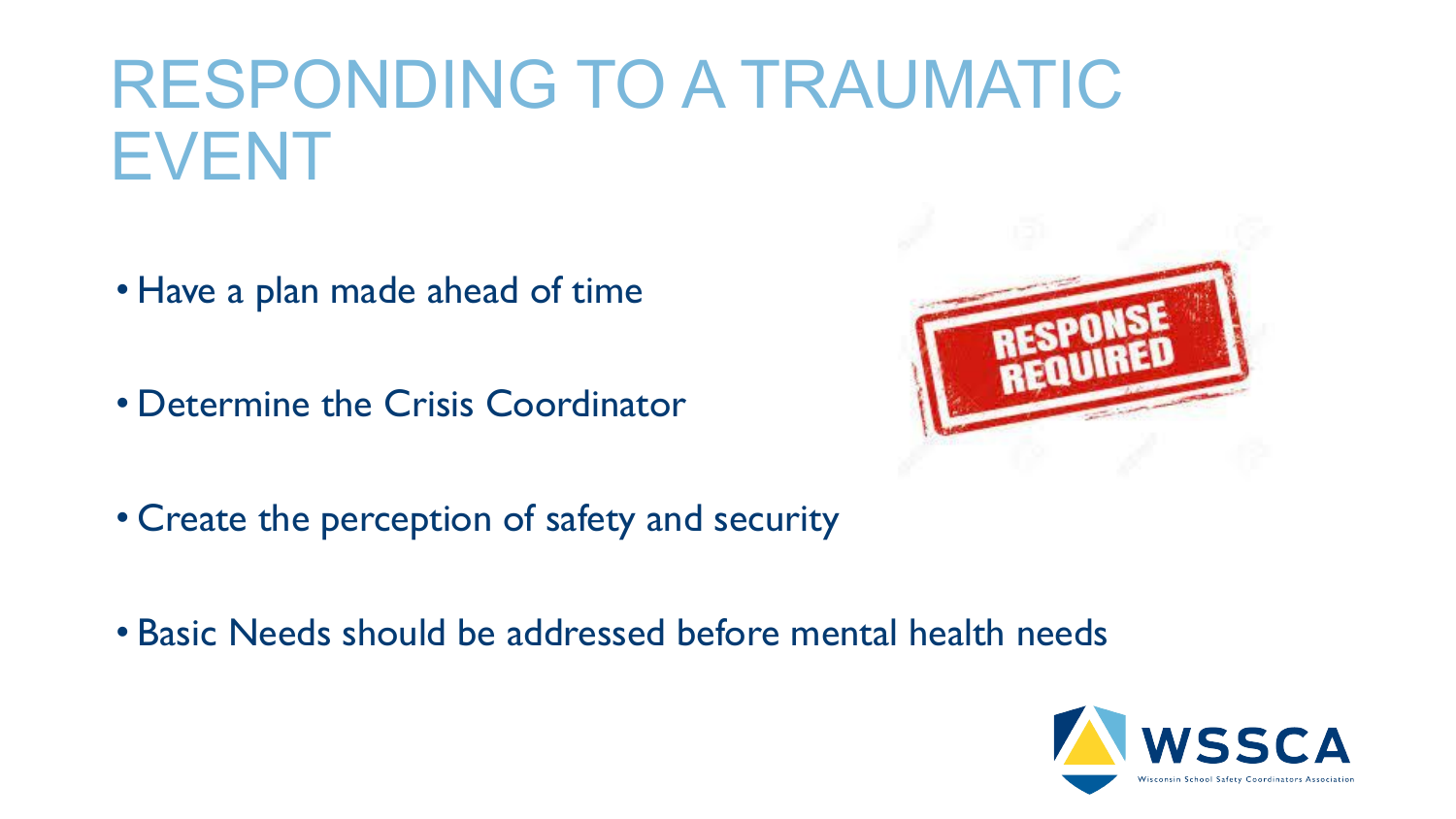### PSYCHOLOGICAL RESPONSE TO A TRAUMATIC EVENT

Physical Proximity (the closer the students were to the event, the greater the risk of psychological trauma)

Emotional Proximity (Individuals who have close relationships with victims should be made treatment priorities)

Internal Vulnerability Risk Factors

- a. Avoidance coping style
- b. Precise psychiatric challenges
- c. Poor ability to regulate emotions
- d. Low developmental level and poor problem solving
- e. History of prior psychological trauma

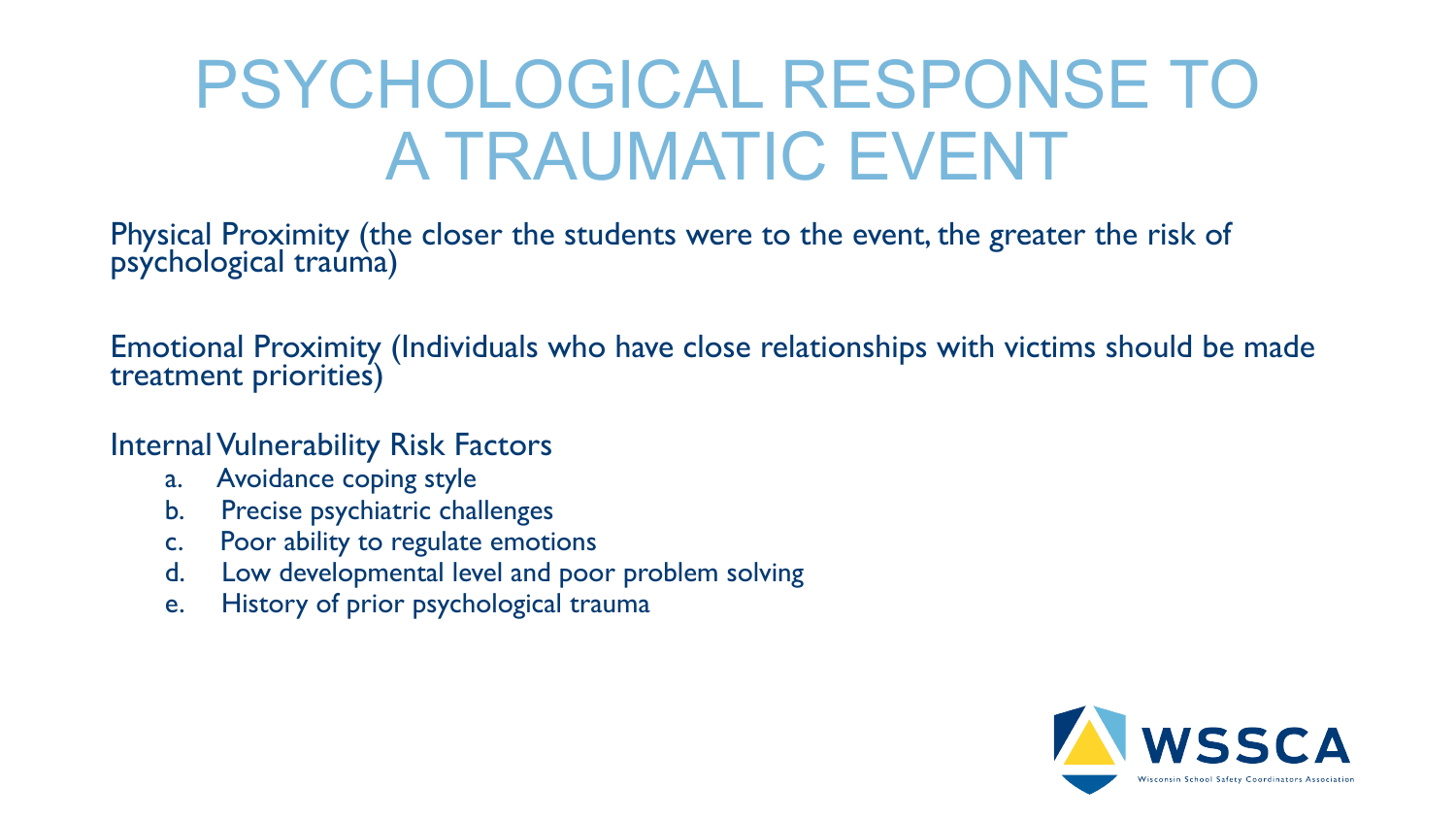## ACES AND OTHER VUlNERABILITY **FACTORS**

- Physical, Emotional, Sexual Abuse
- Substance Abuse
- Domestic Violence
- Mentally ill Household Member
- Emotional or Physical Neglect
- Violence, unsafe neighborhood, bullying, foster care, discrimination

#### Lack of Family Resources

- Not living with nuclear family member
- Family dysfunction
- Parental PTSD/ maladaptive coping
- Ineffective and uncaring parenting
- Poverty and financial stress
- Lack of Extra-familial Resources
- Social isolation
- Lack of perceived social support

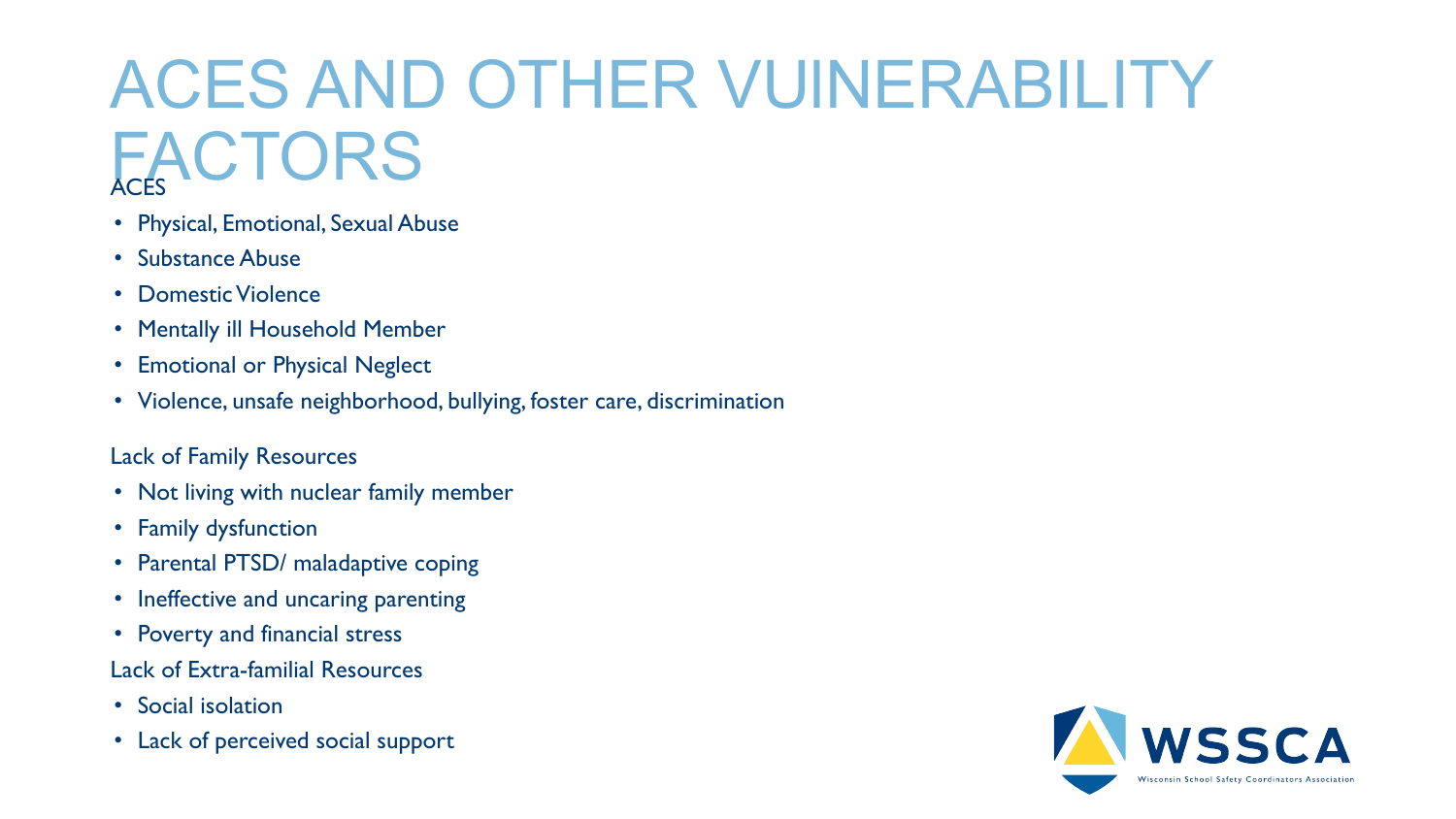## CONSIDERATIONS FOR INTERVENTIONS

- Identify where crisis intervention will take place (individual, small group, or classroom)
- 2. Reestablish social support systems
	- Family
	- Formal (counselors, teachers, etc.)
	- Informal (friends, other adults, etc.)
- 3. Empower survivors and their caretakers
- 4. Classroom based or individual crisis intervention (Utilize PREPaRE handouts and cards)
- 5. Refer for long-term crisis intervention if necessary
- 6. Establish follow-up plans
	- Emotional debrief and support for both Response Teams and school staff
	- Review procedures

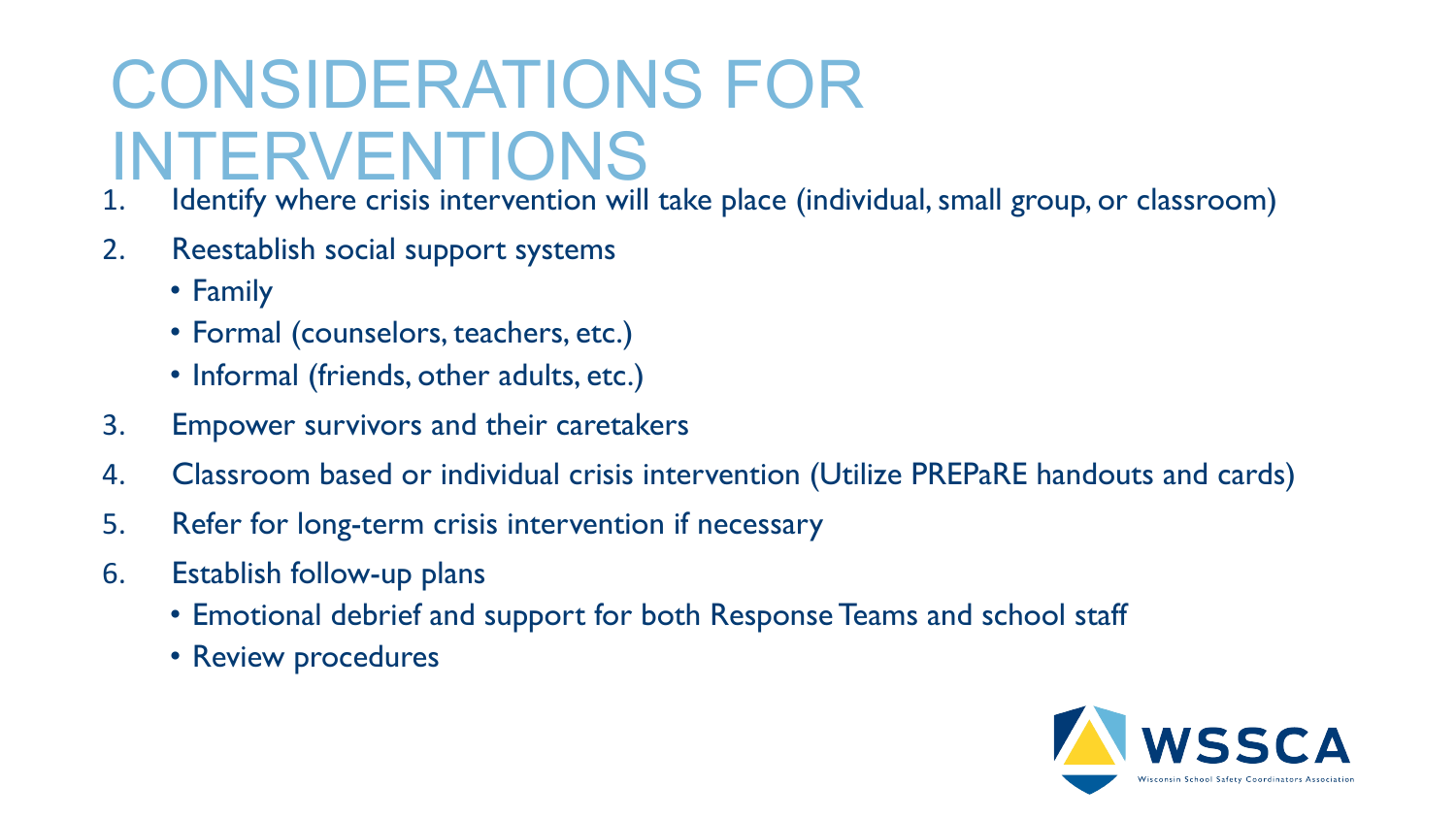### TABLE TOP EXERCISE

Scenario Part 1 High School Shooting:

During passing time in a hallway a female student took out a gun from her backpack and shot a male student. A teacher intervened and was hit in the head with the gun but was not shot. Some students witnessed the event. The student that was shot and the teacher required immediate medical attention for non life threatening injuries.

The school implemented ALICE procedures. There was mass confusion and some classrooms evacuated, while some classrooms locked down, and some went on without knowing what had happened.

Emergency response was quick and flooded the school within minutes of the event. The school was completely evacuated and the school began the reunification process.

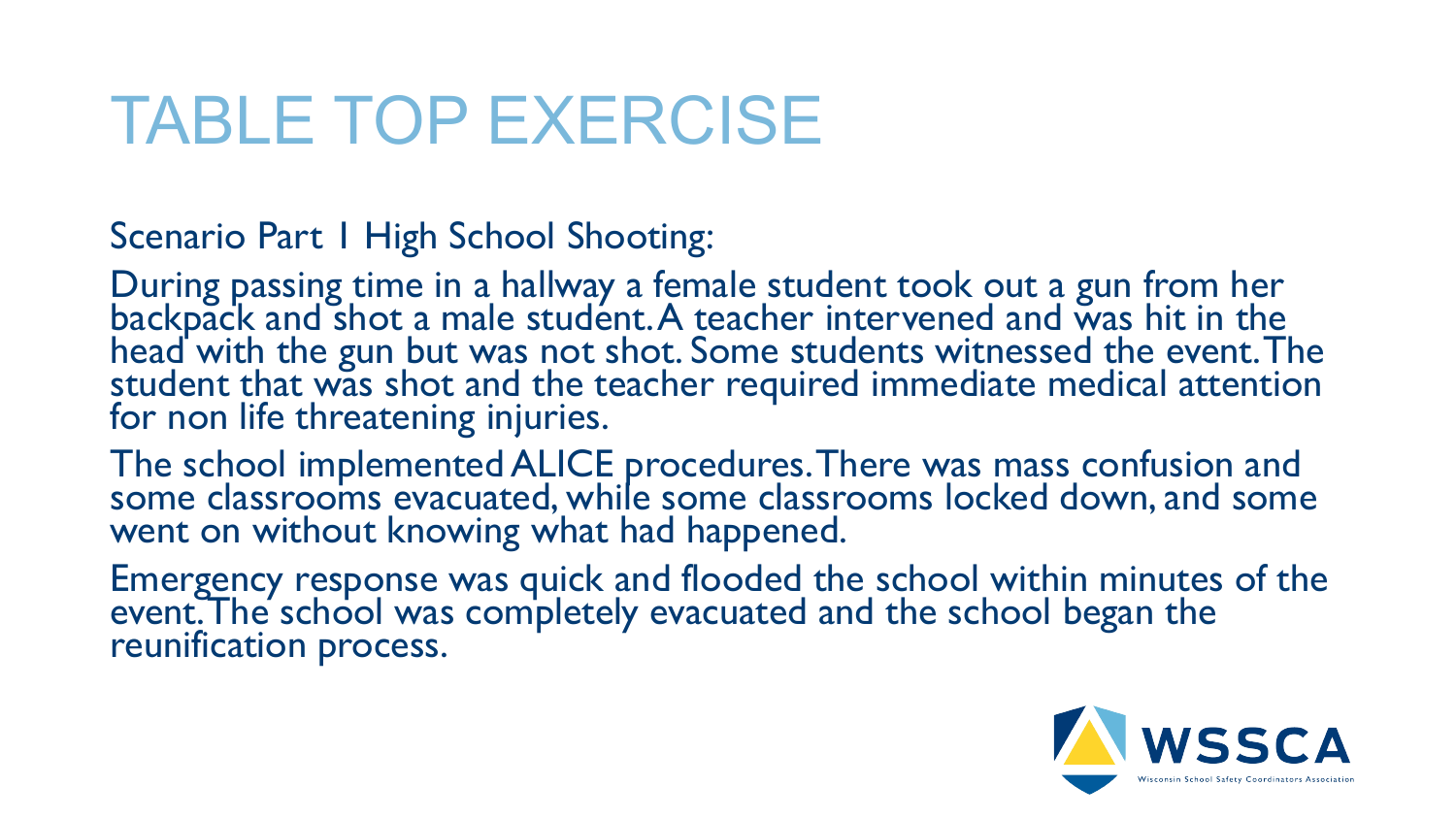

### What were all of the traumatic events that the students/staff faced in this scenario?

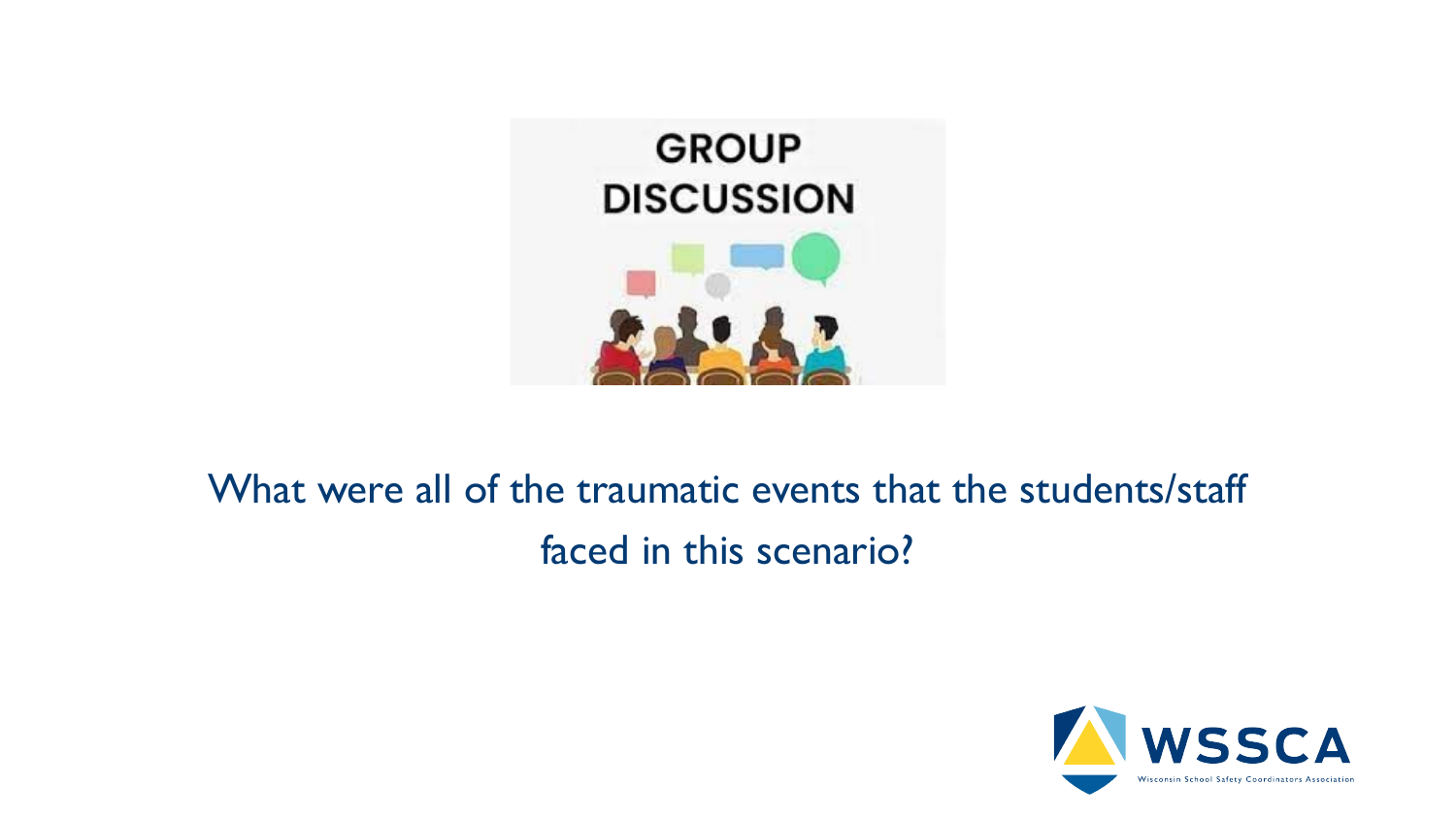### TABLE TOP EXERCISE

Scenario Part 2 High School Shooting:

After the shooting incident at the high school, all students and staff have evacuated and all students have been reunited with their families. The school crisis response team has gathered at the end of the day after the event concluded to complete planning for a return to school.

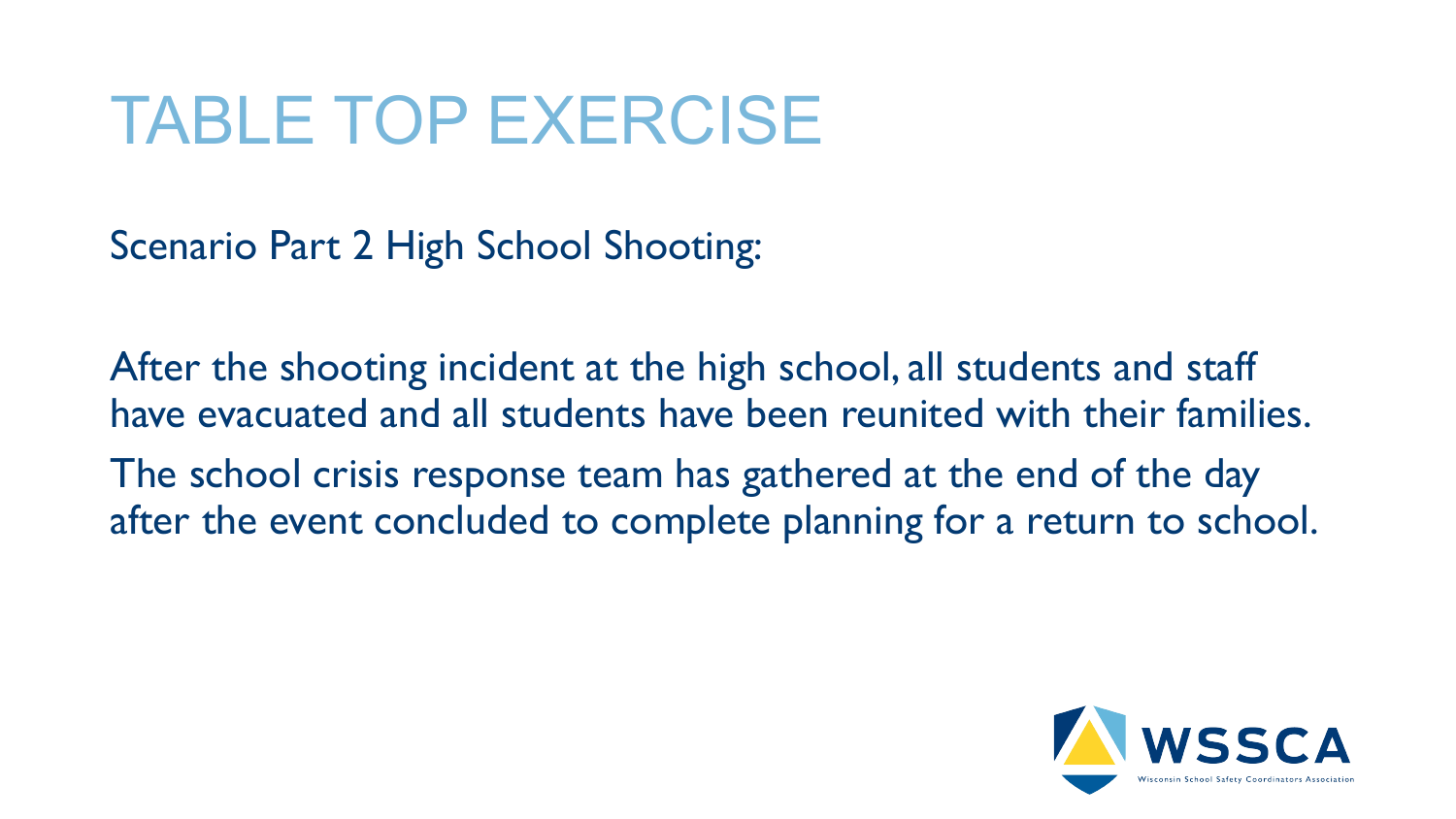

As a member of the school Crisis Response Team, what are your key considerations for a return to school?

(communications, supports, return date, etc.)

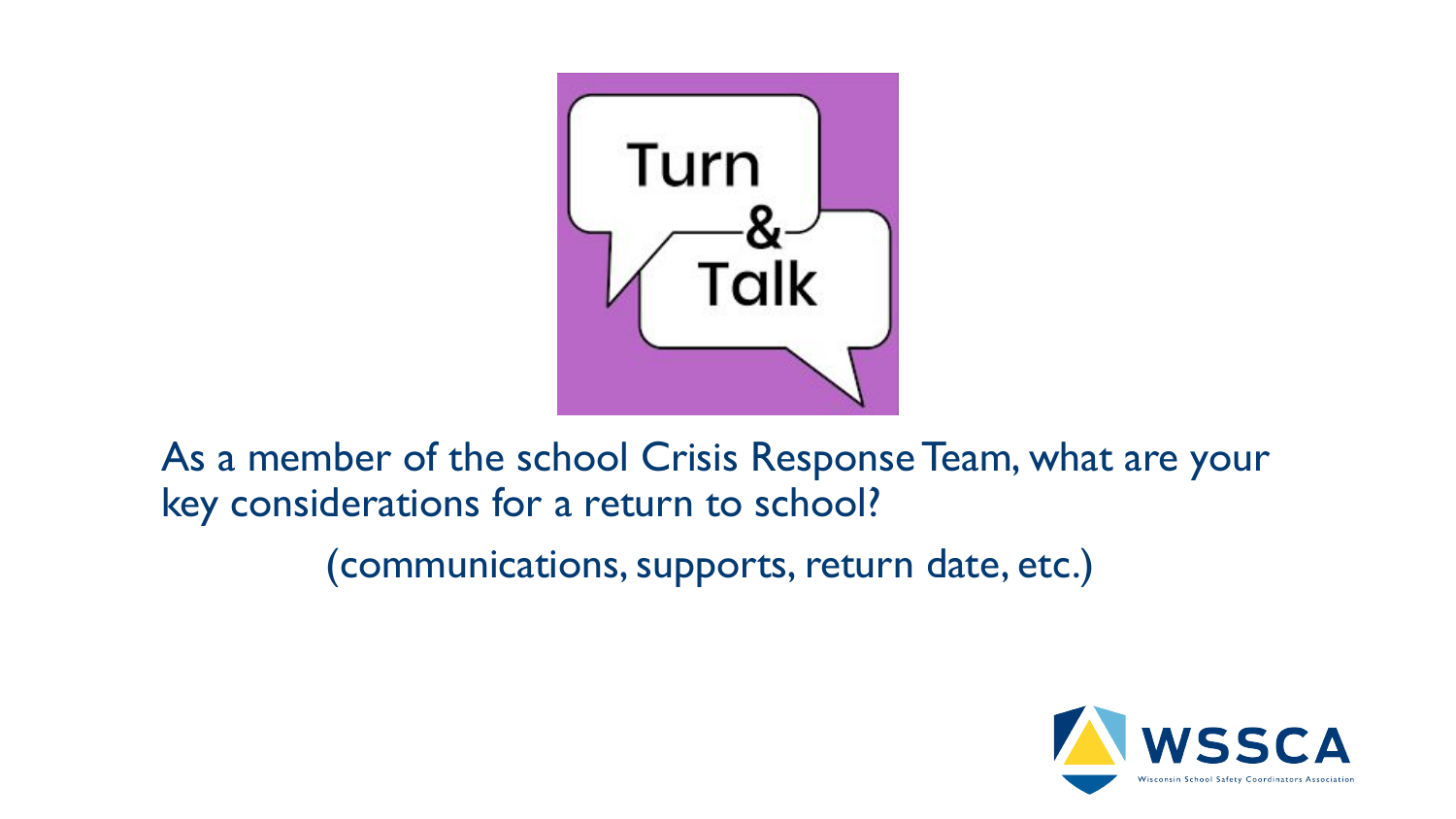### GOALS OF THE RECOVERY PHASE IN **SCHOOLS**

- •Restore a safe and healthy learning environment
- •Ensure that students have emotional and/or mental health support
- •Example of how these goals are completed in one district.........Crisis Response Teams

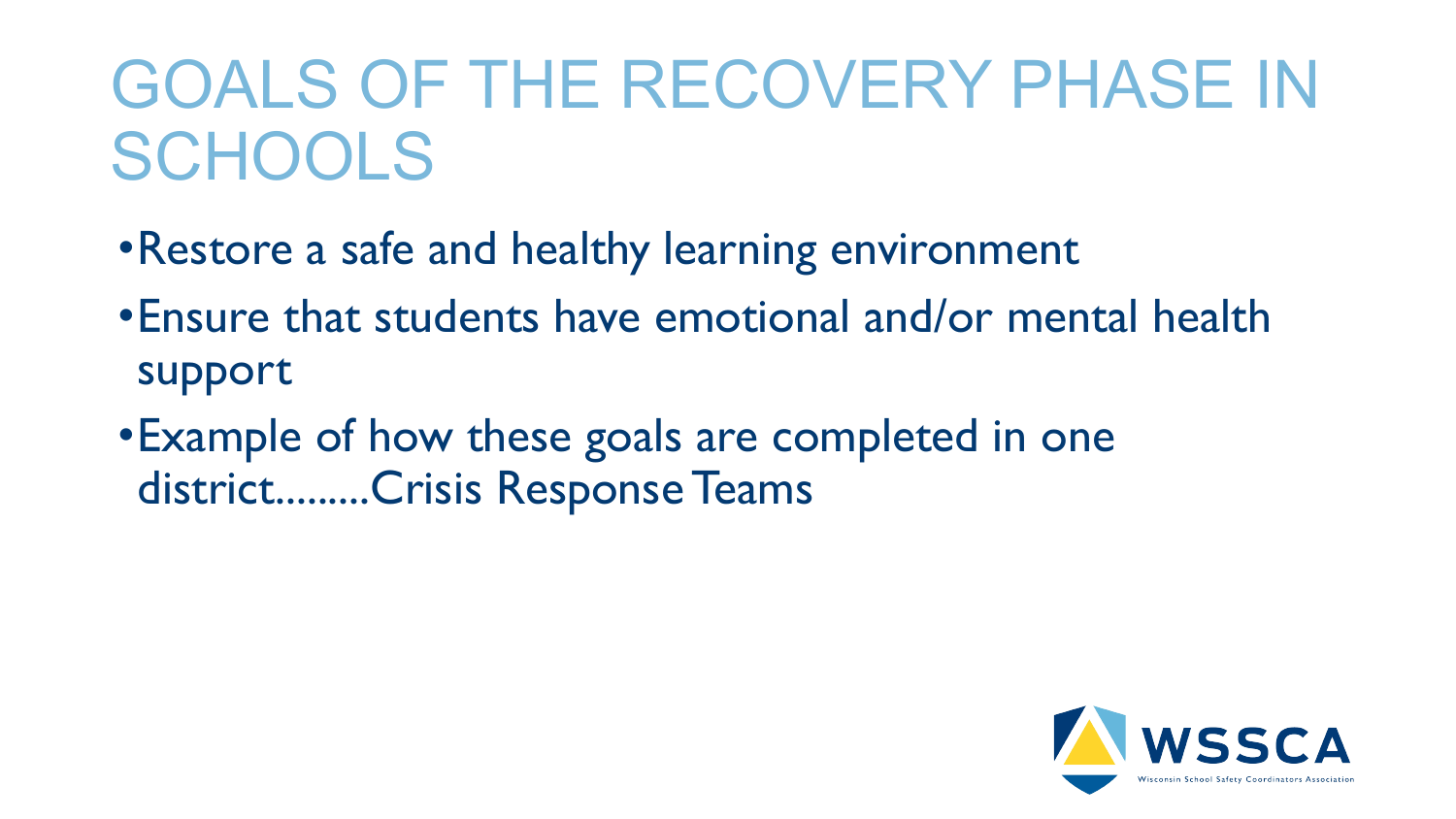### CRISIS RESPONSE TEAMS

- Structured Plan as Part of the EOP
- •Members:
	- Counselors
	- Social Workers
	- Nurses
	- Psychologists
- Pre-Designated Crisis Response Teams and Protocols

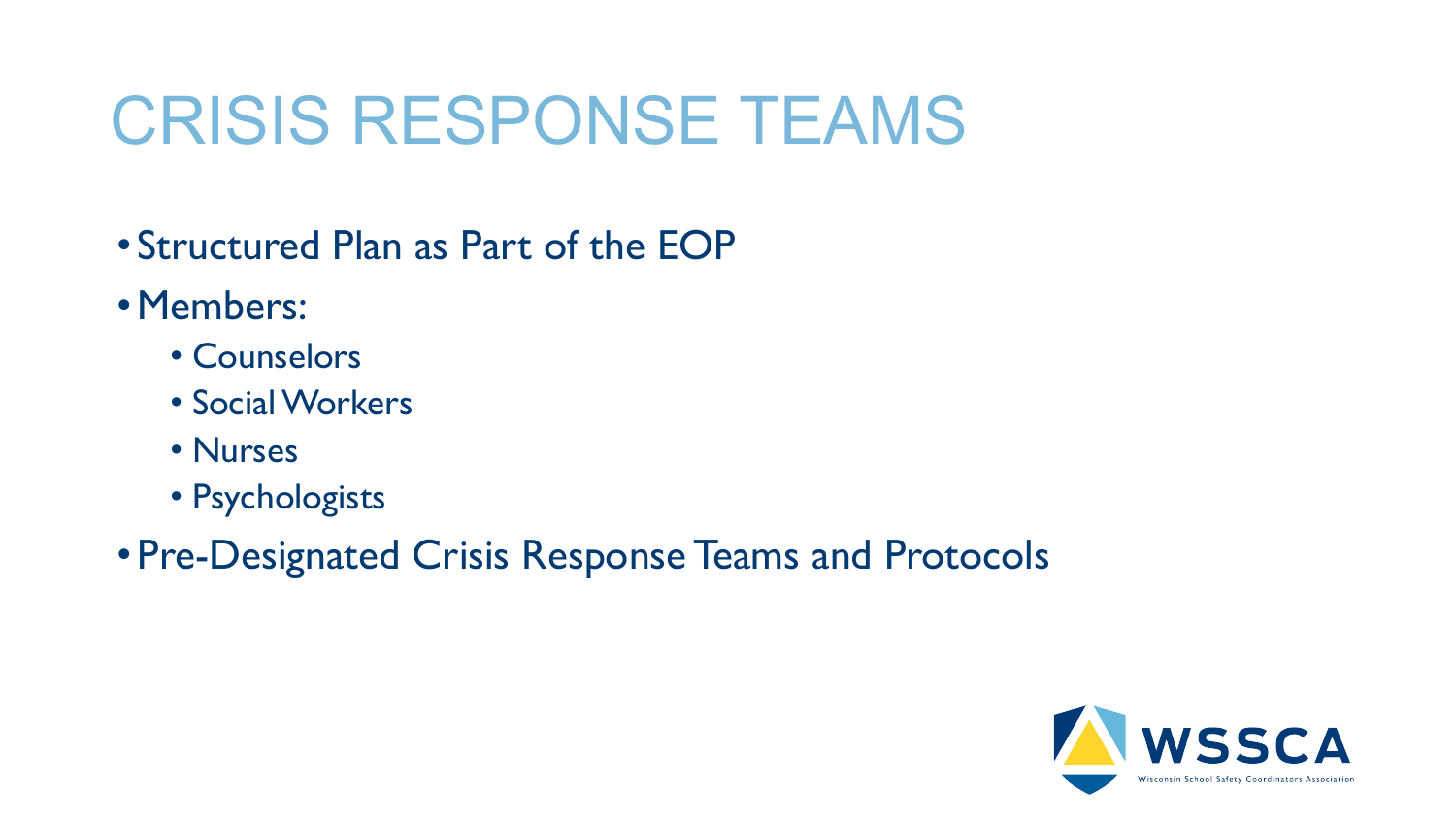### CRISIS RESPONSE TEAMS PROTOCOL

Determine Level of Response Needed •Minimal Level

- •Building Level
- •District Level
- •Community Level

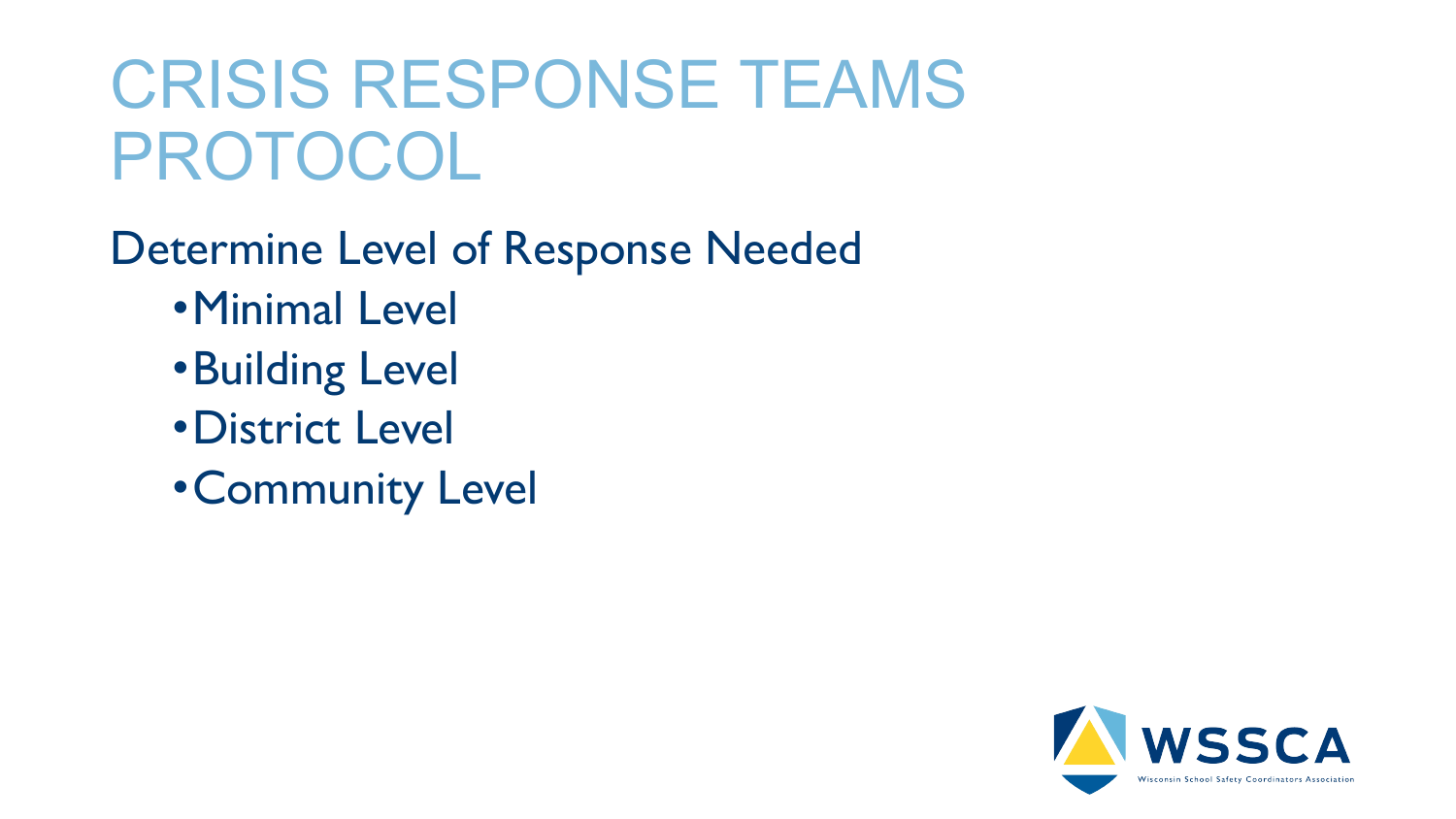### WHAT YOU SHOULD DO WHEN RESPONDING TO A CRISIS…

- Consult your emergency response manual and have clear directives for students and staff
- •Have a plan for communicating information to students and families and provide plan to staff
- •Remain calm and ensure perceptions of safety and security
- •Reassure students of their physical safety
- Consult with CARE Team and district level administration (if beyond building level)

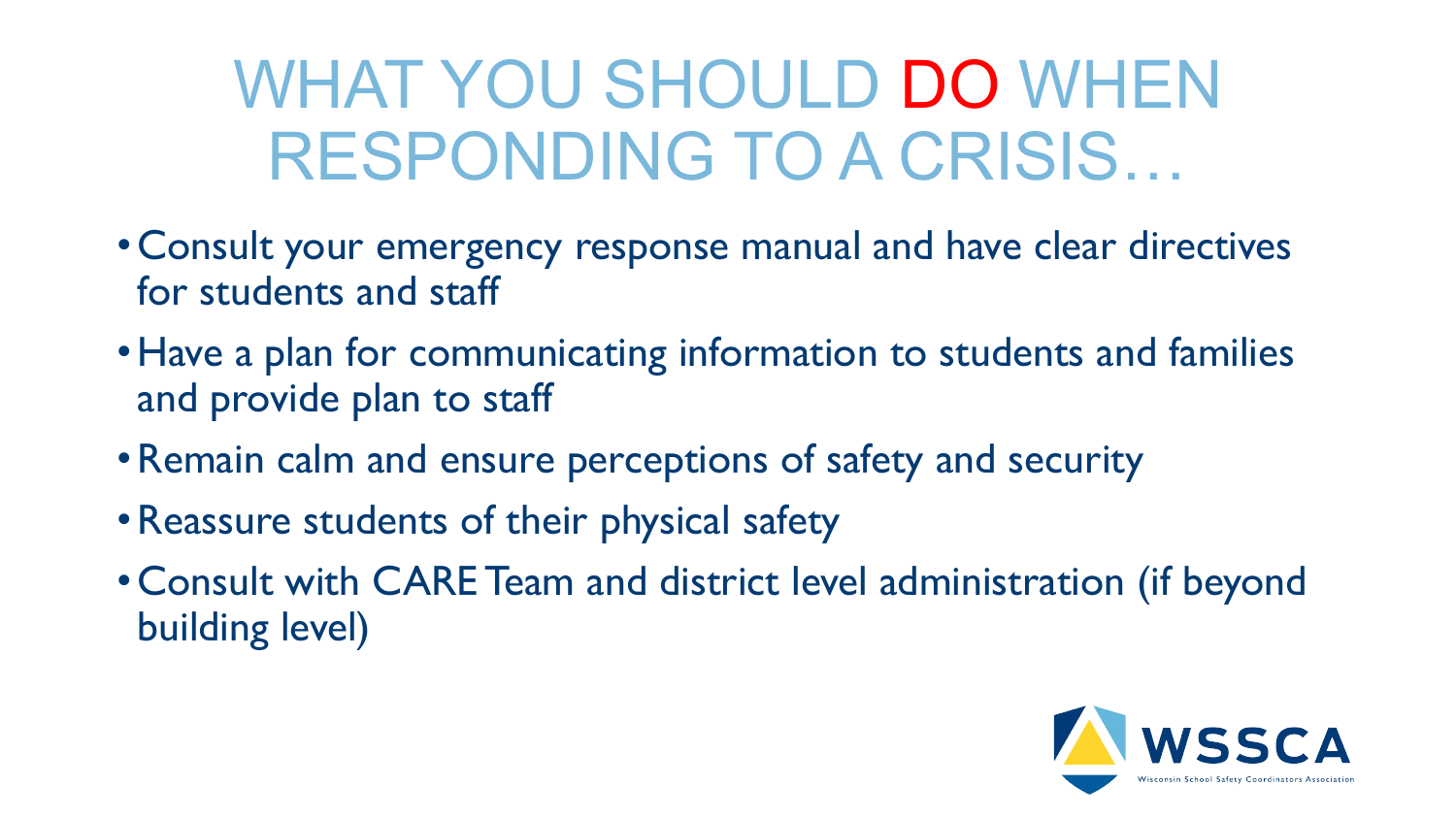### WHAT YOU SHOULD DO WHEN RESPONDING TO A CRISIS…

- Contact Director of Pupil Services if additional support staff are needed
- Evaluate students for level of psychological trauma before providing crisis intervention support
- •Refer students who appear to be distressed to pupil service staff
- •Direct media requests to appropriate administrator
- •Take time to debrief with staff afterward

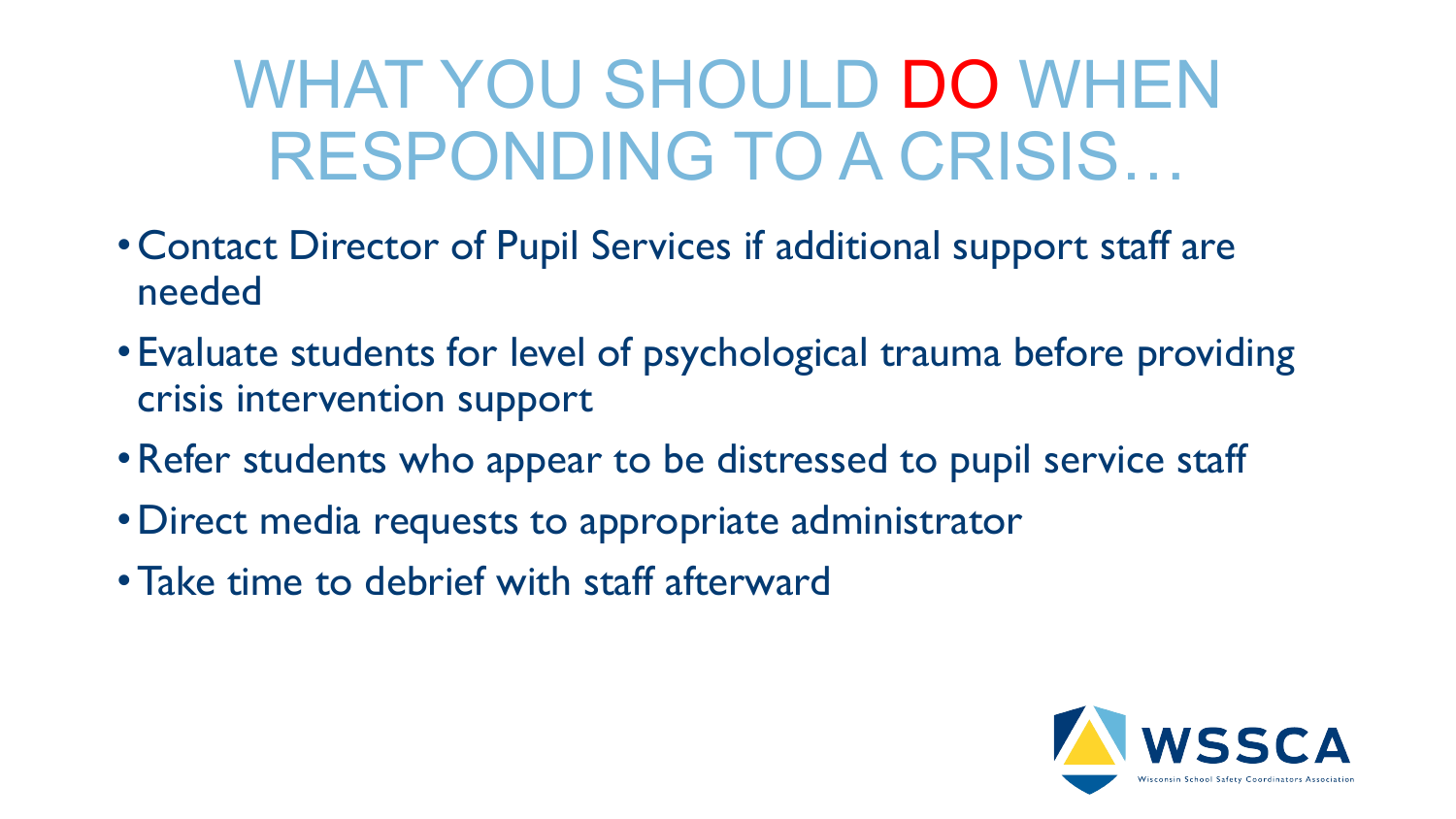### WHAT YOU SHOULD NOT DO WHEN RESPONDING TO A CRISIS…

- Assume students are in need of crisis intervention support
- Allow students that were affected by the crisis to congregate in groups
- Establish memorials- neither permanent nor temporary
- Attempt to confiscate student phones or social media devices
- Speculate or pass along rumors or information about the crisis that is not factual in nature

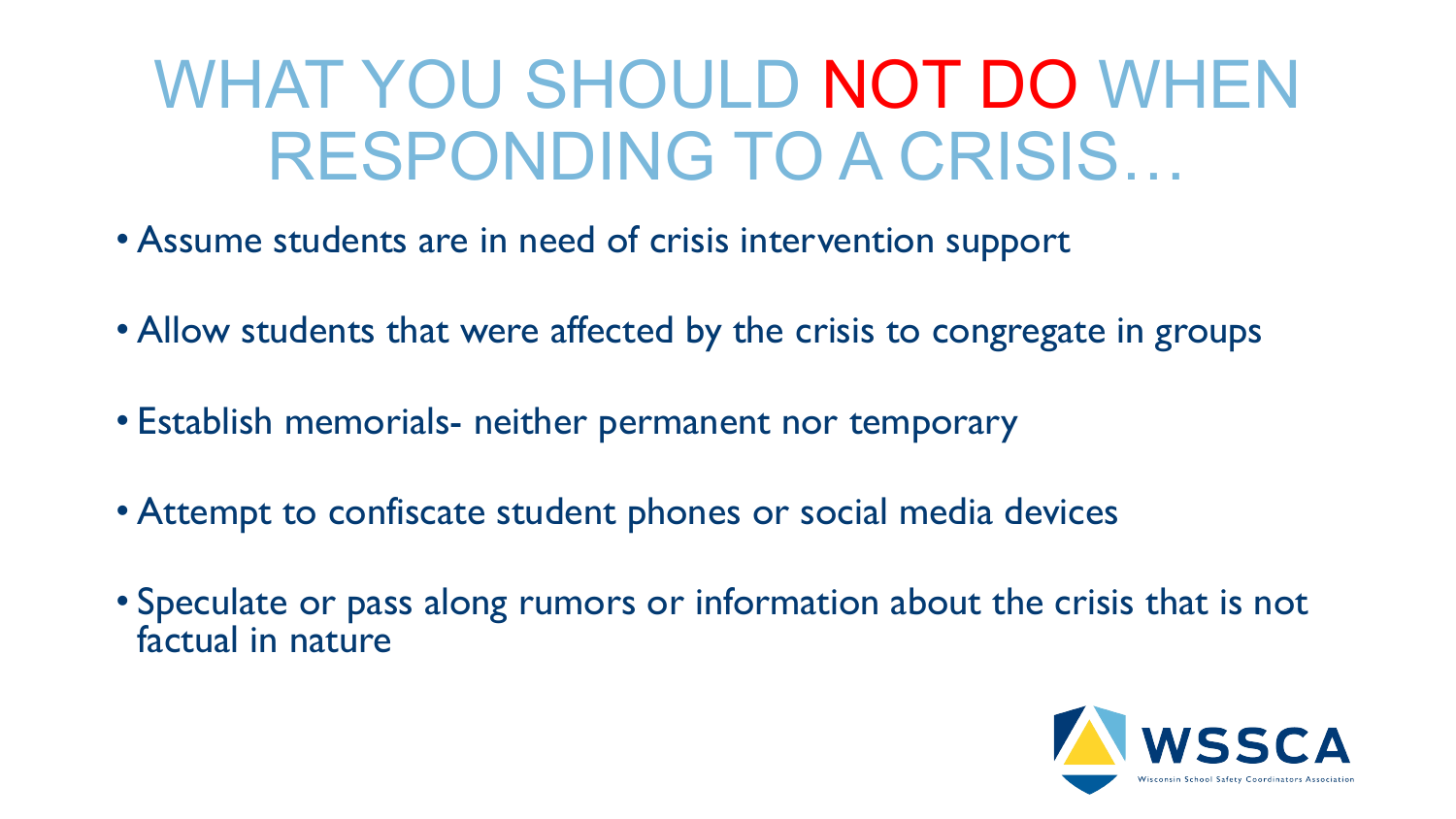### WHAT YOU SHOULD NOT DO WHEN RESPONDING TO A CRISIS…

- Lead students in prayer or other religious rituals
- Attempt to prevent students from praying or performing religious actions on their own accord
- Allow students to go home during the school day (with parents or others) without following protocol established by the district for reunification
- Be afraid to ask for help
- Ignore your own need for support

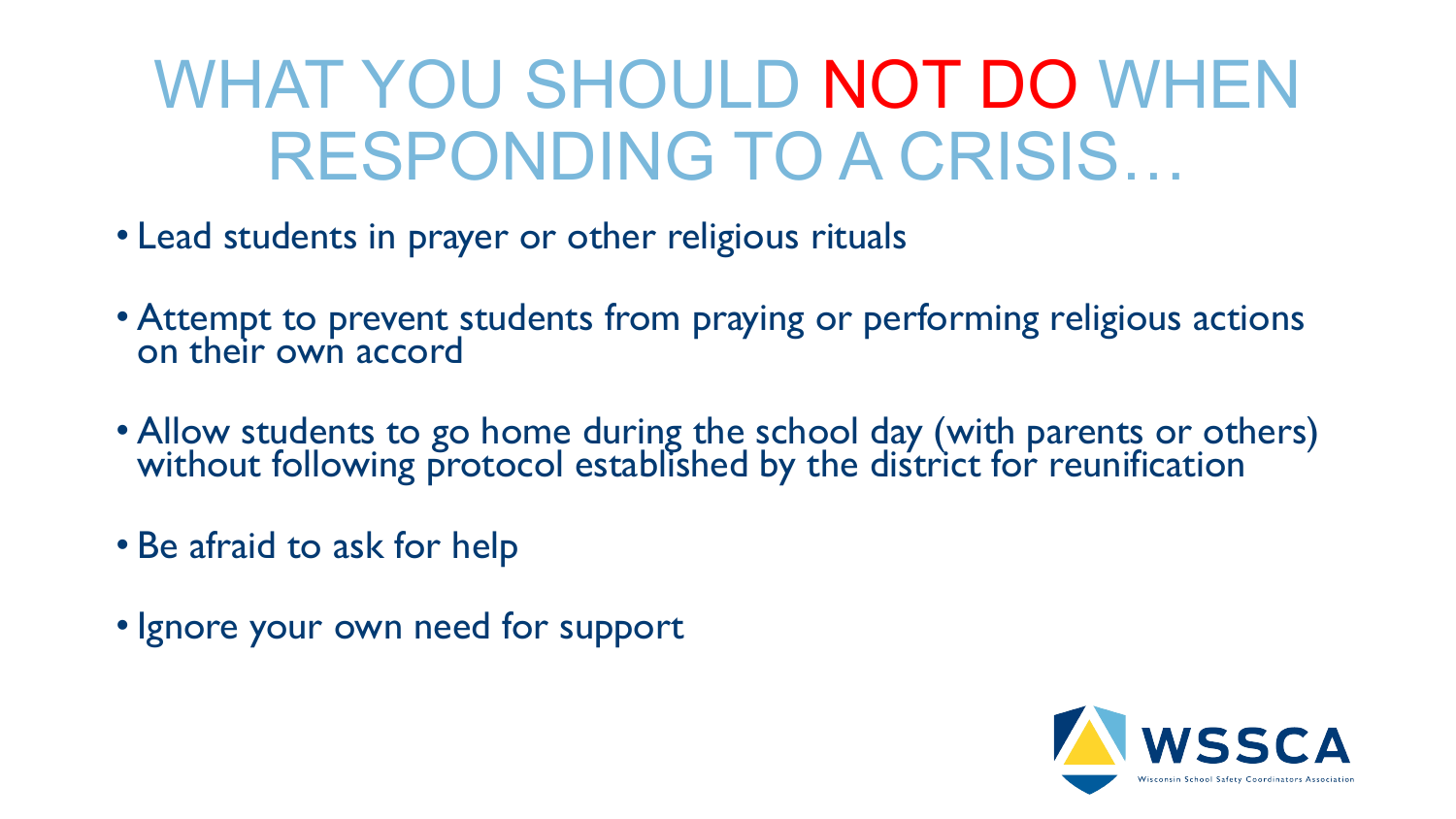## LOOK THROUGH MY EYES

- Students
- Staff/Teachers
- •Administrator
- Pupil Service
- •District
- Parents
- Community



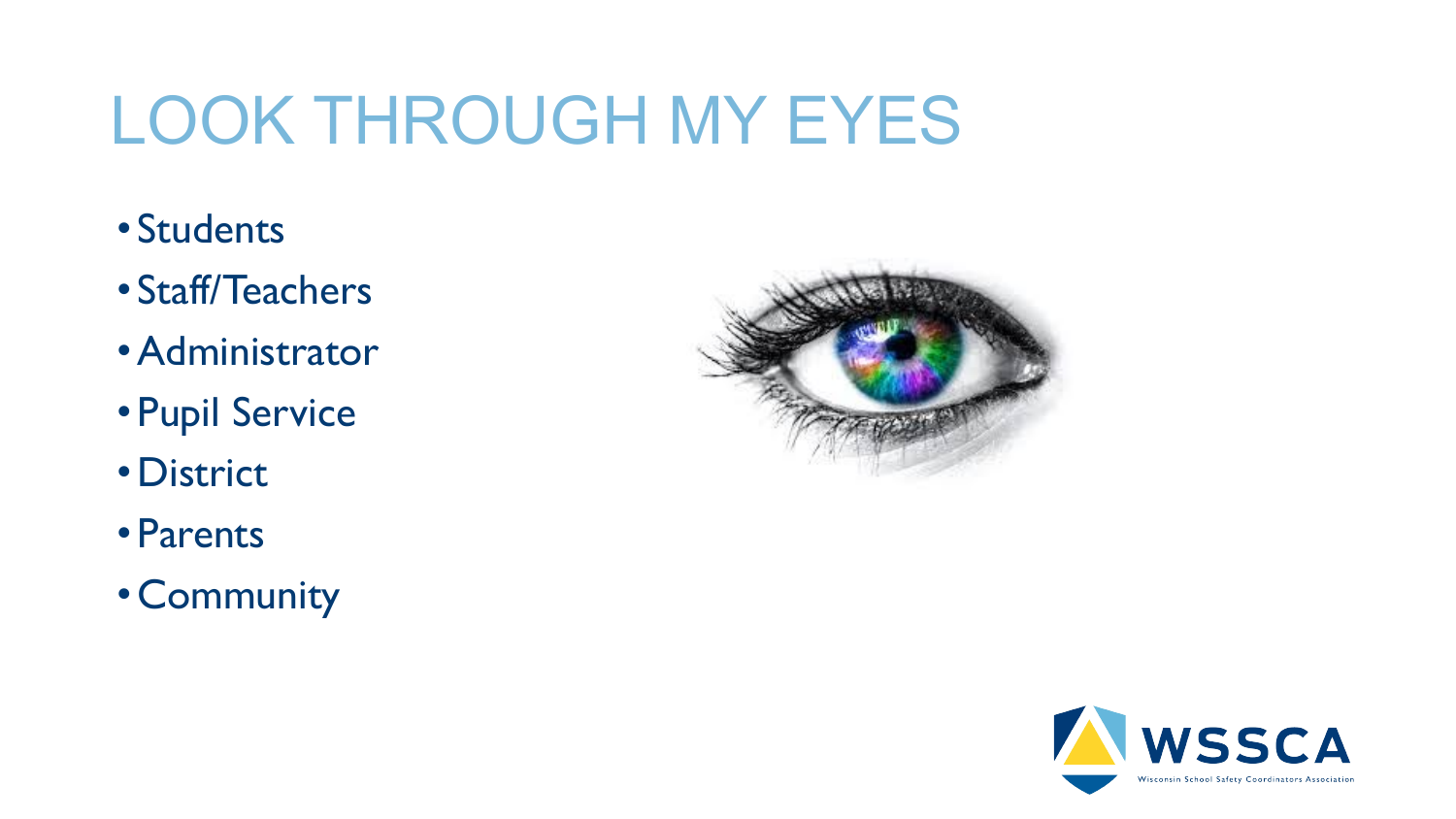### LESSONS LEARNED

- Provide at least one (or more) days off immediately after the event
- Provide time for students to come in and claim their belongings
- Provide a day with JUST staff in the building
- Have a "soft landing" with students and staff
- Have staff present at entrances and in the hallways welcoming students back
- Provide counseling support in a variety of methods

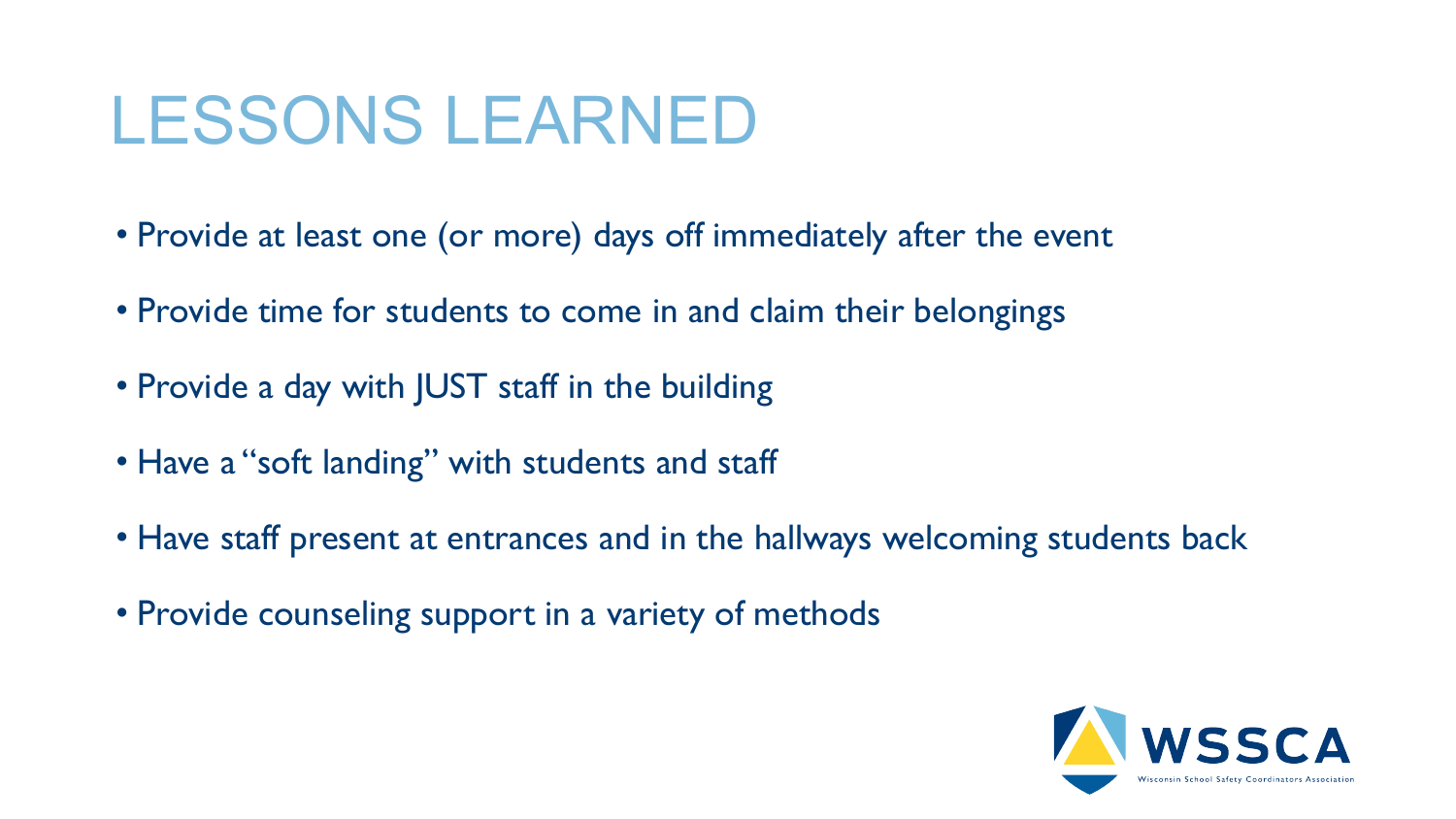### WORDS OF WISDOM…

- Our school was closed the day after and then the 2nd day after it was just staff. This allowed us to debrief as a staff, share our stories, and prepare for the return of students the following day...that was a lot. We all needed to think about how to make the day smooth for kids.
- I think it is also important to share that I (principal) was involved in a lot of debriefing and at first, the focus was so much on the district and funds and all of that, rather than on what OUR SCHOOL community needed. So, making sure you tell school officials that focusing on how to take care of the impacted students and staff MUST be a priority.
- After the incident, our own custodial staff cleaned up all of the blood and such...sorry to be graphic, but it was a LOT of blood all over the place. The district should have a crew NOT attached to the school doing that job once Department of Justice approves clean up.

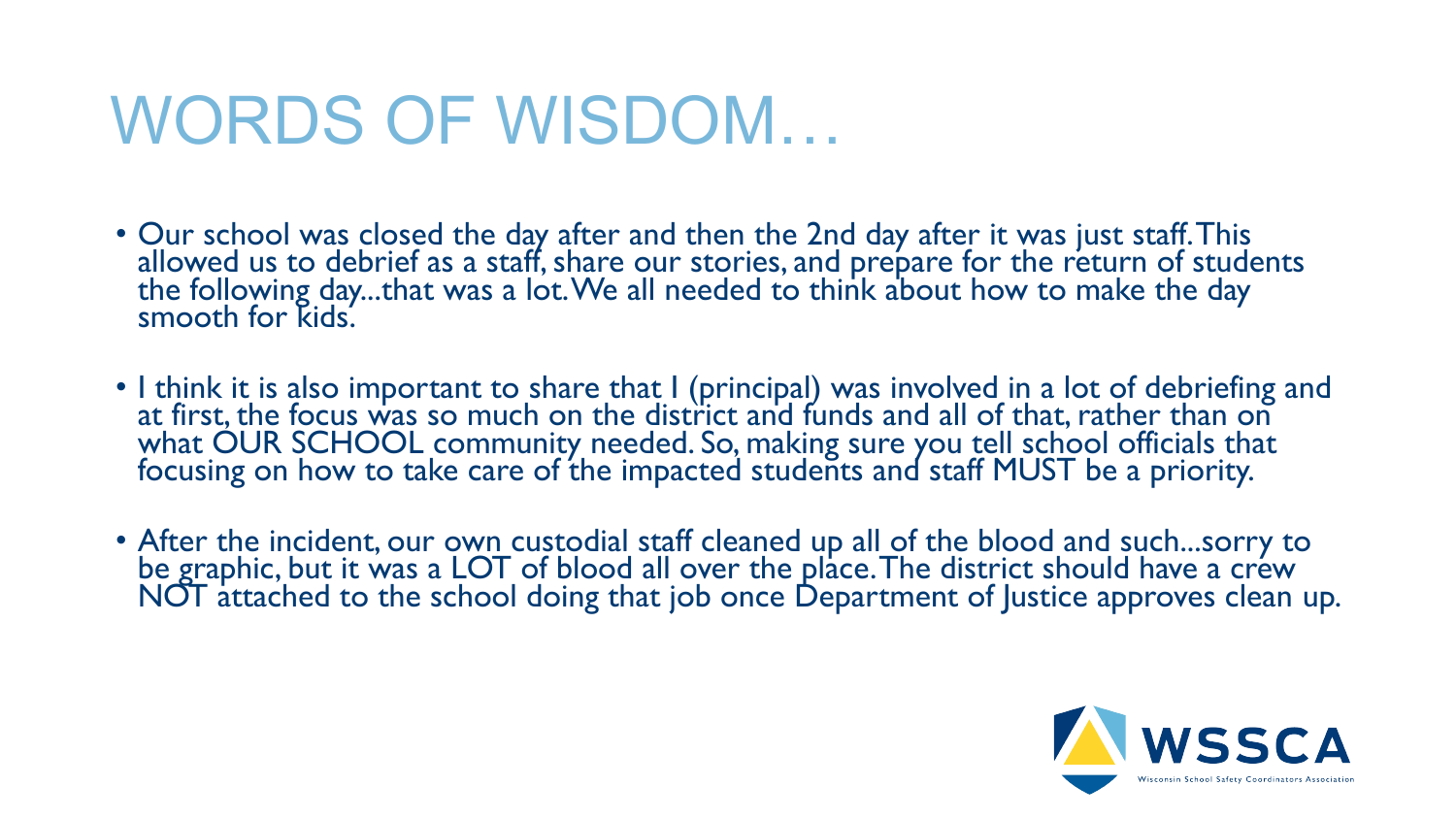

### What is one action you are going to take immediately, in the next month, in the next school year?